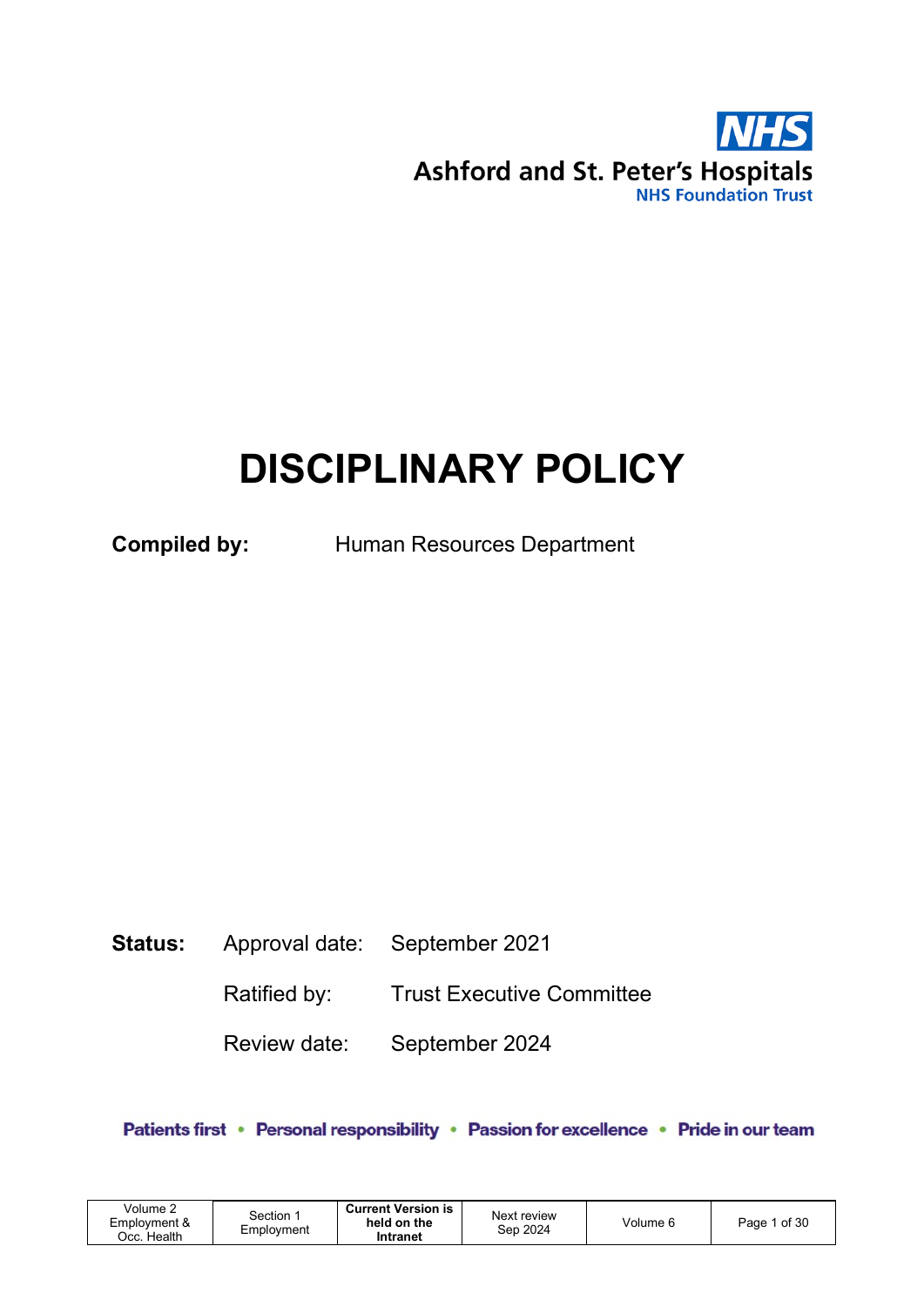# History

| <b>Issue</b>   | Date Issued | <b>Brief Summary of Change</b>                                                                          | Approved by                                       |
|----------------|-------------|---------------------------------------------------------------------------------------------------------|---------------------------------------------------|
|                | Apr 1999    | <b>New Policy</b>                                                                                       | <b>TEC</b>                                        |
| $\overline{2}$ | Mar 2004    | Section 4, 1 <sup>st</sup> sentence new<br>Section 10, 2 <sup>nd</sup> paragraph new,<br>Appendix 1 new | Management<br><b>Board</b>                        |
| 3              | Dec 2005    | Changes to comply with Statutory<br><b>Disciplinary Procedures and</b><br>latest DOH and legal guidance | <b>Policy Group</b><br>Management<br><b>Board</b> |
| $\overline{4}$ | Aug 2006    | Changes to Disciplinary rules and<br>representation                                                     | <b>Policy Group</b><br>Management<br><b>Board</b> |
| 5              | Dec 2012    | General review and policy update                                                                        | <b>TEC</b>                                        |
| 6              | Sep 2021    | General review and policy update                                                                        | <b>TEC</b>                                        |

| For more information on<br>the status of this<br>document, please contact: | HR Business Partners, Employee Relations<br>Manager, HR Advisors |
|----------------------------------------------------------------------------|------------------------------------------------------------------|
| <b>Policy Author</b>                                                       | HR Business Partners, Employee Relations<br>Manager, HR Advisors |
|                                                                            |                                                                  |
| Date of issue                                                              | October 2021                                                     |
| <b>Review due</b>                                                          | September 2024                                                   |
| <b>Ratified by</b>                                                         | <b>TEC</b>                                                       |
| Audience                                                                   | All non-medical staff                                            |

| Volume 2<br>Employment &<br>Эсс. Health | Section :<br>Employment | <b>Current Version is</b><br>held on the<br>Intranet | Next review<br>Sep 2024 | Volume 6 | Page 2 of 30 |
|-----------------------------------------|-------------------------|------------------------------------------------------|-------------------------|----------|--------------|
|-----------------------------------------|-------------------------|------------------------------------------------------|-------------------------|----------|--------------|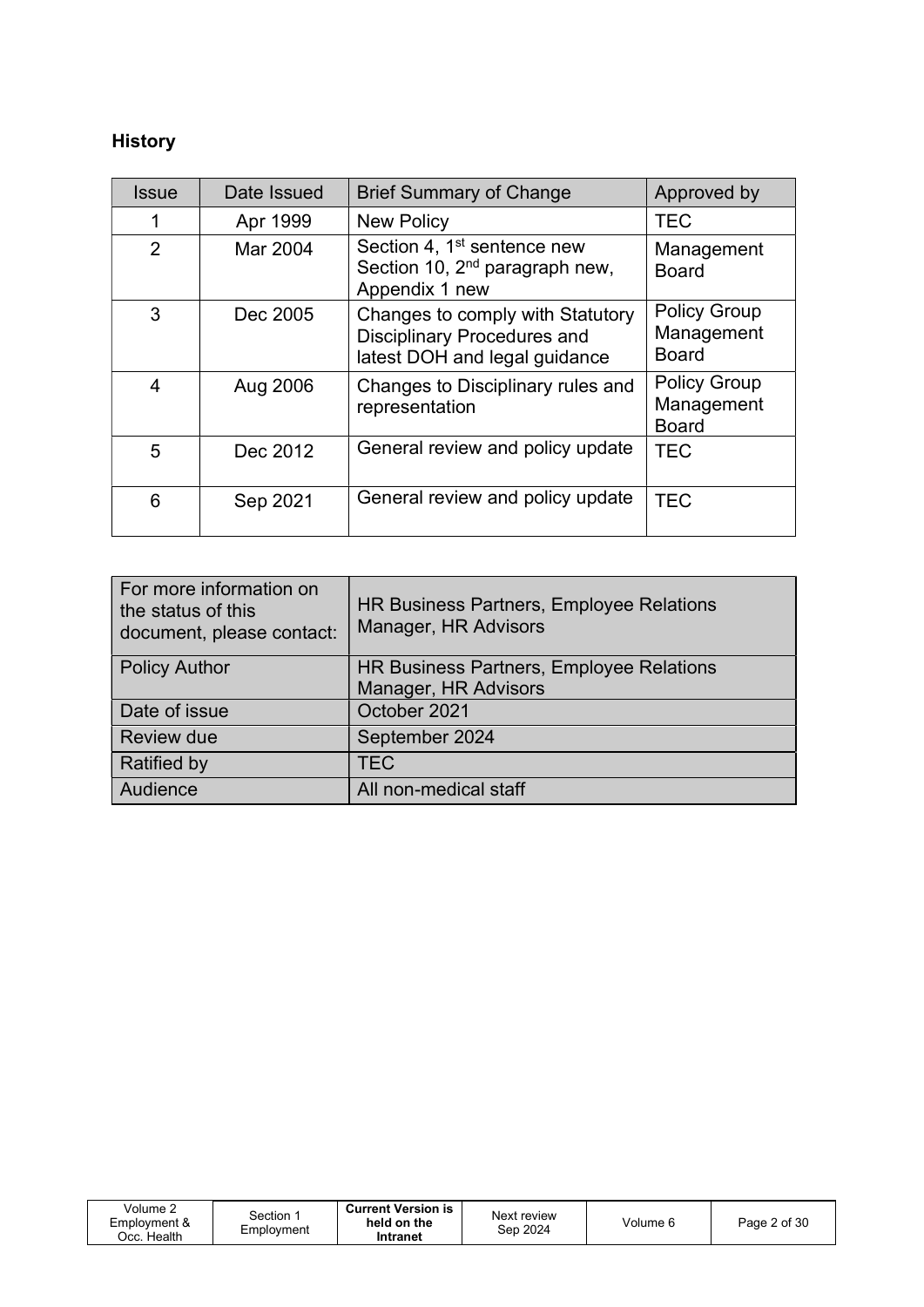# ASHFORD & ST. PETER'S HOSPITALS NHS FOUNDATION TRUST

# DISCIPLINARY POLICY

#### See also:

- Appeals Policy
- Performance and Capability Policy
- Sickness Absence Policy
- Single Equality Scheme
- Alcohol and Drugs at Work Policy
- Dignity At Work Policy
- Policy & Procedure for Grievance
- Conduct, Capability, Ill Health And Appeals Policies And Procedures For Practitioners (Doctors And Dentists)
- Smoke-free Site Policy
- Professional Registration Policy
- Temporary Staffing Policy
- Social Media Policy

#### 1. INTRODUCTION

This policy forms part of Ashford & St. Peter's Hospitals NHS Foundation Trust's commitment to create a positive culture of respect for all individuals including staff, patients, their families and carers as well as community partners. The Trust's Values (the '4P's') and Staff Pledge are integral to all aspects of day-to-day life in the organisation and underpin the application of all our employment policies and procedures.

The primary purpose of the policy is one of guidance and problem-solving, and aims to encourage employees to achieve and maintain high standards and to encourage improvement amongst employees whose conduct is unsatisfactory.

#### 2. SCOPE

The policy applies to all staff employed by the Trust except medical and dental staff to whom the Conduct, Capability, Ill Health and Appeals Policies and Procedures for Practitioners (Doctors and Dentists), applies.

For staff who are required to maintain current registration with a professional body, (such as nurses, midwives and allied health professionals), disciplinary issues may be reported to the appropriate professional body such as the Nursing and Midwifery Council or Health Professions Council if appropriate.

This policy is intended to cover acts of misconduct.

In the case of disciplinary action against employees who are accredited trade union representatives, a full-time official of the union or organisation should be contacted by a Workforce & OD manager at an early stage and allowed to accompany the employee at any investigatory interviews and disciplinary hearings if the employee wishes.

| Volume ∠<br>Employment &<br>Health<br>Dcc. I | Section<br>Employment | <b>Current Version is</b><br>held on the<br>Intranet | Next review<br>Sep 2024 | Volume 6 | Page 3 of 30 |
|----------------------------------------------|-----------------------|------------------------------------------------------|-------------------------|----------|--------------|
|----------------------------------------------|-----------------------|------------------------------------------------------|-------------------------|----------|--------------|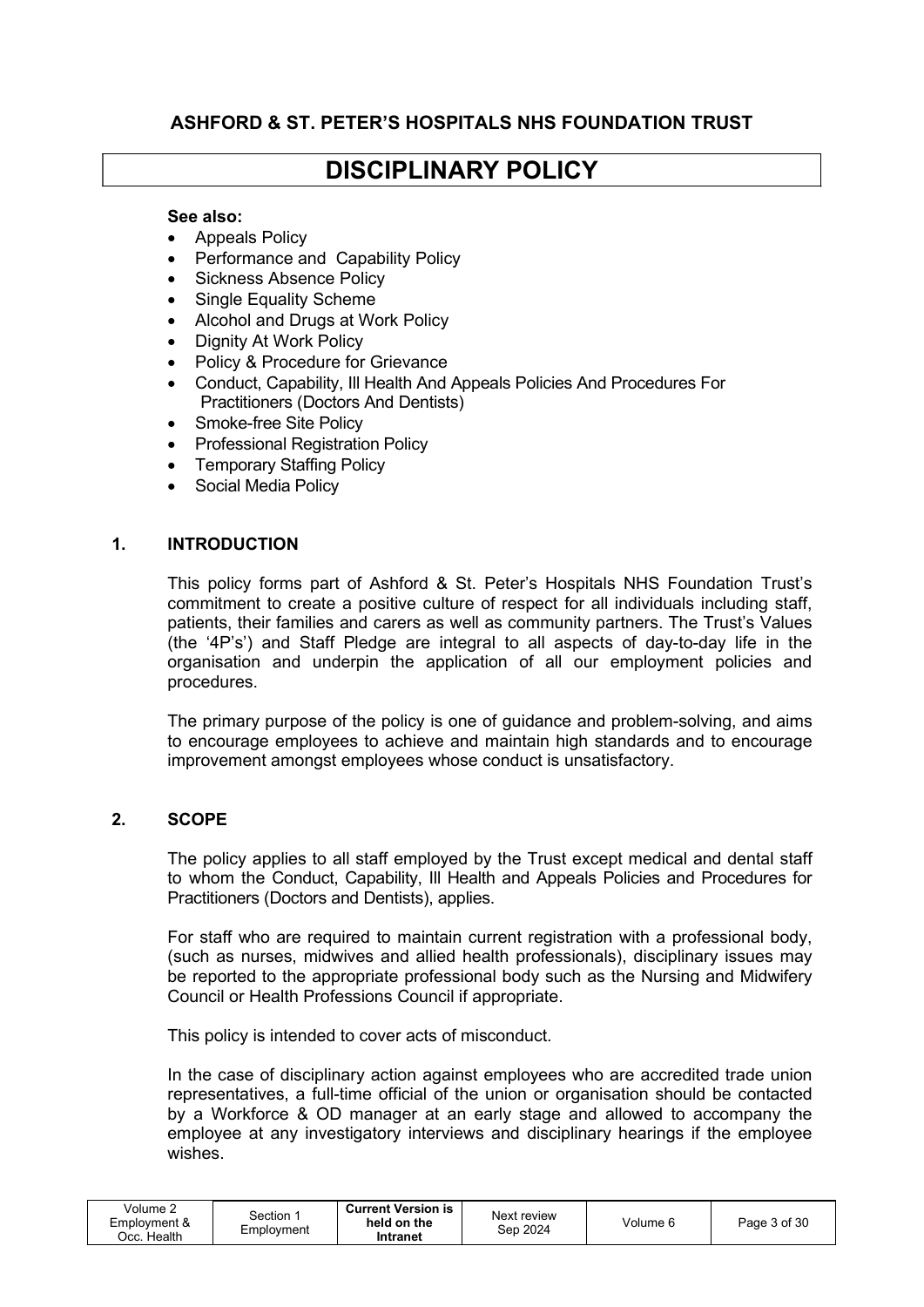The Trust is committed to compassionate, fair and inclusive practices and to ensuring that colleagues are treated with dignity, civility and respect irrespective of what concerns may have arisen and what proceedings, if any, may need to be initiated, irrespective of background, age, disability, gender reassignment, marriage and civil partnership, pregnancy and maternity, race, religion or belief, sex or sexual orientation. Everything we do is guided by our vision and core values of Patients First, Personal Responsibility, Passion for Excellence and Pride in our Team.

# 3. DUTIES

#### Corporate/trust-wide duties:

 Corporate responsibility for this policy lies with the Director of Workforce **Transformation** 

#### Managers:

- To promote and embed the Trust Values (4P's) and Pledge
- To ensure that their own staff who have any responsibility for managing or supervising staff are made aware of this policy
- To ensure that both they and their staff are aware, trained and updated in the use of employment policies
- To implement this policy and appendices, fairly and consistently, ensuring that principles of equality of opportunity are adhered to
- Take all reasonable steps to maintain confidentiality within the application of this policy
- To ensure informal stage is used wherever possible
- To carry out the initial assessment enquiry within 48 hours when required
- To keep appropriate written documentation relating to incidents of alleged misconduct

#### Human Resources:

- To advise managers and staff on the interpretation and application of this policy
- To monitor and evaluate the application of this policy
- To provide HR support during investigations and hearings

#### Employees:

- To use the Trust Values (4P's) and Pledge as the point of reference for their conduct and behaviour at work
- To communicate effectively with their line manager, raise any issues of concern in an appropriate manner and be willing to work constructively to resolve concerns regarding their personal or professional conduct
- Take all reasonable steps to maintain confidentiality regarding the application of this policy
- To take all reasonable steps to attend any meetings that are arranged, including as a witness
- To arrange their own representation or support for formal meetings.
- To arrange for their own witnesses to attend Disciplinary hearings. In cases of suspension, the union representative or HR representative can contact witnesses on behalf of the employee.

| Volume $\ge$<br>Employment &<br>Cc. Health. | Section 1<br>Employment | <b>Current Version is</b><br>held on the<br>Intranet | Next review<br>Sep 2024 | Volume 6 | Page 4 of 30 |
|---------------------------------------------|-------------------------|------------------------------------------------------|-------------------------|----------|--------------|
|---------------------------------------------|-------------------------|------------------------------------------------------|-------------------------|----------|--------------|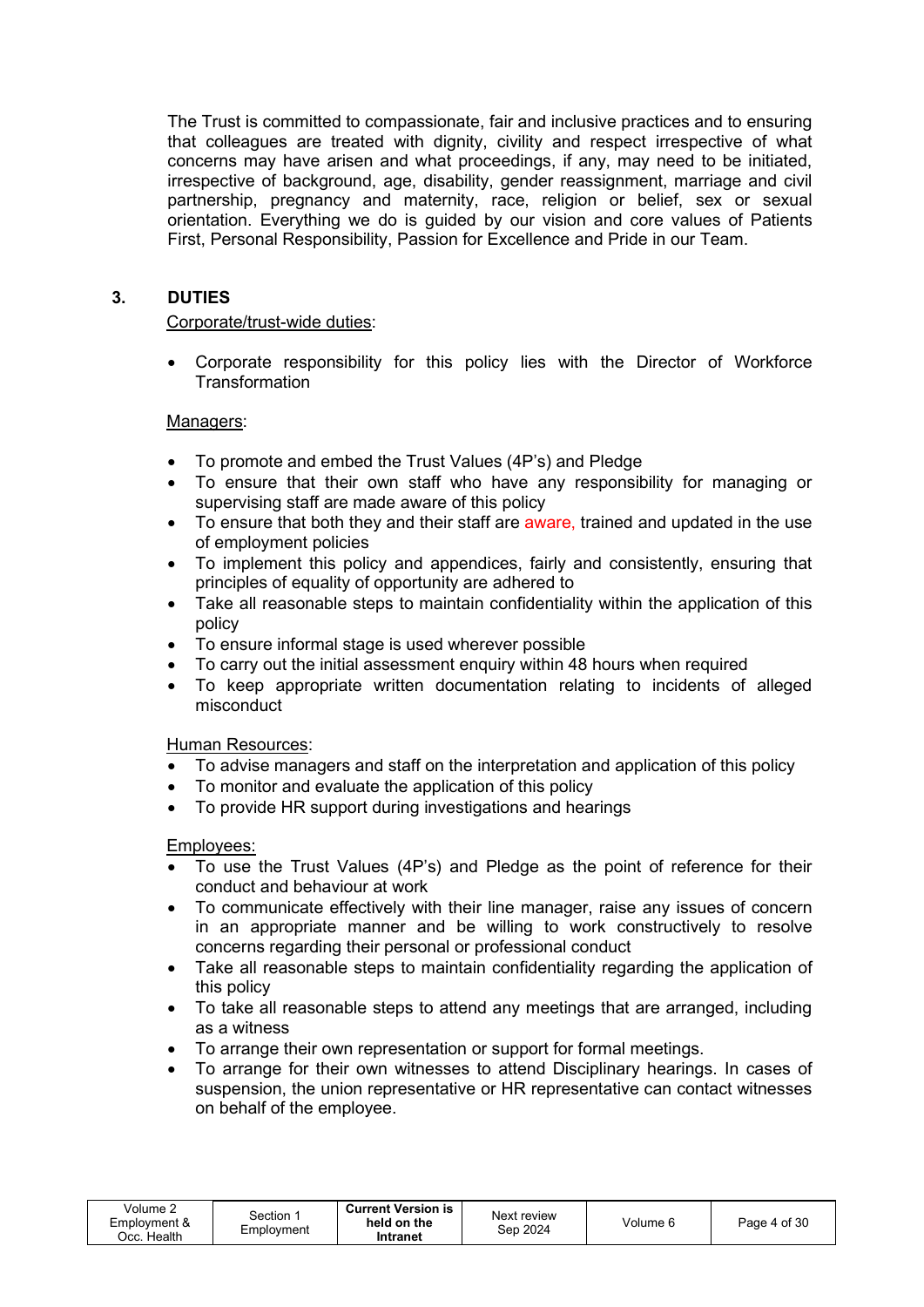# 4. KEY PRINCIPLES

- The 'Pledge' (values and behaviours) provides an overarching framework in respect of personal and professional conduct for all employees of Ashford & St. Peter's Hospitals
- All staff are dealt with in a fair and consistent manner
- Member of staff will be notified of any alleged concerns as part of the initial enquiry process.
- All disciplinary issues are dealt with in a timely manner
- The formal disciplinary procedure will only be used when either:
	- o informal procedures have failed to achieve the desired results or
	- $\circ$  the issue is sufficiently serious to warrant formal action being taken
- At every stage, the member of staff will be informed of the allegations against them and they will have the right to state their side of events.
- The member of staff has the right to be represented at all formal stages by a staff representative from a trade union or staff association or by a colleague employed by the Trust or by another NHS employer
- If the employee has difficulty reading or if English is not the first language, the manager should take all reasonable steps needed to ensure that the employee fully understands the allegations and the process. This can include the provision of an interpreter or translator if requested by the employee. Where the employee has communication difficulties as the result of a disability, consideration should be given to whether, for example, a British sign language interpreter or loop system is needed.
- No dismissal will normally be made for a first offence except in cases of gross misconduct.
- All disciplinary matters will be dealt with confidentially.
- Where appropriate, training, and/or other supportive measures may be provided at all stages short of dismissal and in a reasonable period of time in order to avoid recurrence of the problem.
- Employees will have the right of Appeal against any formal action taken under this policy, in line with the Appeals Policy.

# 5. MANAGEMENT PRIOR TO DISCIPLINARY PROCEDURES

The disciplinary procedure is not intended to replace the normal management/employee relationship. Therefore, the line manager will consider offering appropriate training, mentoring, coaching, or any other support as appropriate to improve standards of conduct in an effort to avoid formal action.

When an employee's conduct is below acceptable standards, the manager should meet informally with them to discuss any perceived problems. These meetings are part of the normal management and employee relationship and do not constitute part of the formal disciplinary procedure.

The purpose of these meetings is to ensure that the employee clearly understands what is expected by the Trust, the acceptable standards of behaviour, and the potential consequences (disciplinary action up to and including dismissal) of failure to comply. It is also to help the employee rectify faults by discussing problems with the manager and thereby avoiding the use of the formal disciplinary procedure wherever possible.

| Volume ∠<br>Employment &<br>Health<br>Occ. | Section<br>Emplovment | <b>Current Version is</b><br>held on the<br>Intranet | Next review<br>Sep 2024 | Volume 6 | Page 5 of 30 |
|--------------------------------------------|-----------------------|------------------------------------------------------|-------------------------|----------|--------------|
|--------------------------------------------|-----------------------|------------------------------------------------------|-------------------------|----------|--------------|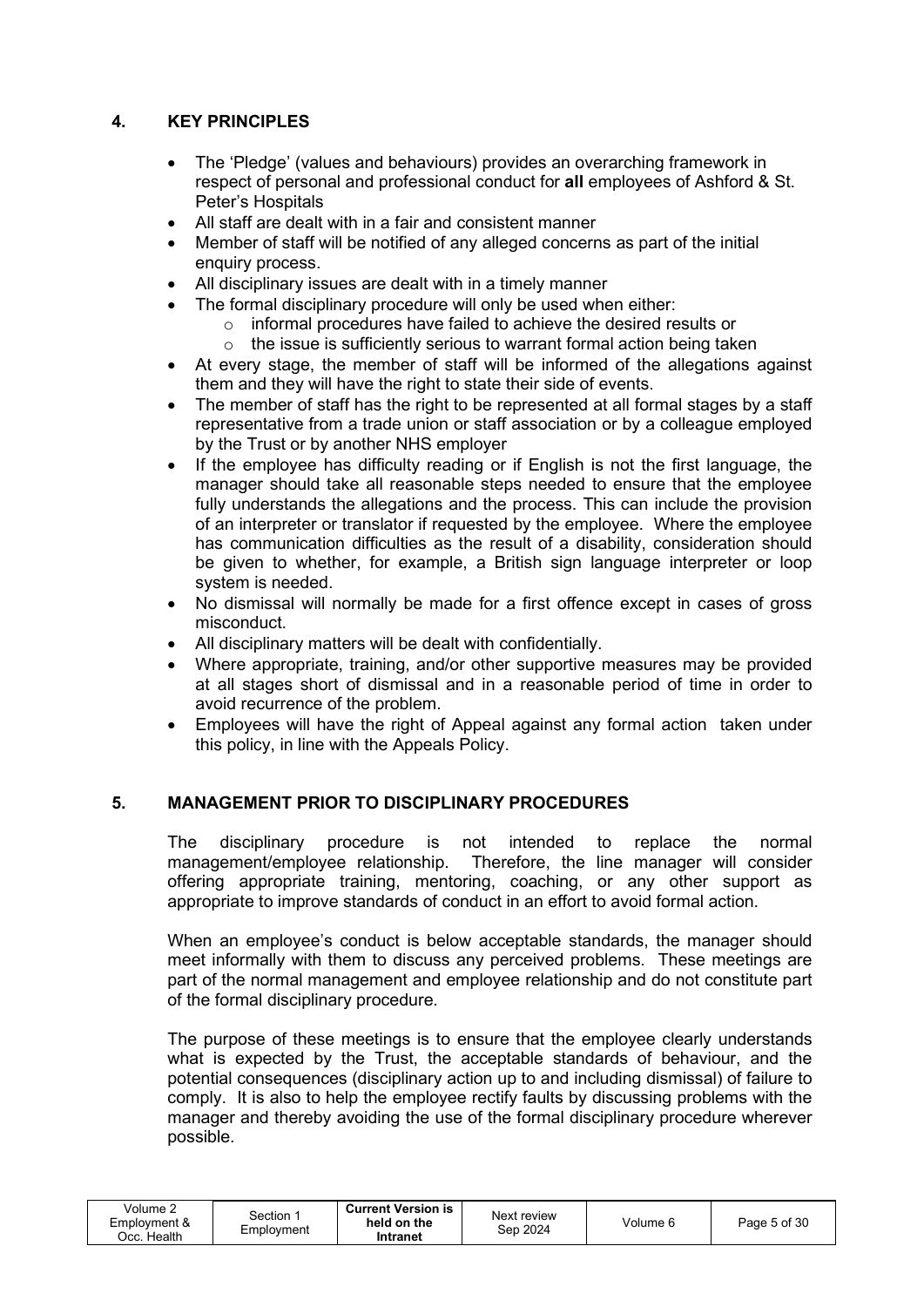The manager will write to the employee advising them of the content and outcome of the informal meetings and a copy of the letter or email will be placed on the employee's personal file.

The Counselling Guidelines based on ACAS are enclosed at Appendix 3

#### 6. WHO CAN TAKE DISCIPLINARY ACTION

Formal disciplinary action (disciplinary warnings or dismissal) may only be taken in the following circumstances:

- after a formal hearing.
- Following an agreed outcomes process as described in section 13ii of this policy

Only designated managers may take disciplinary action or managers authorised to do so, on their behalf, in accordance with this policy. All designated managers or those with delegated authority will receive coaching and/or training in order to apply this policy fairly and consistently. At all stages of the formal process, advice may be obtained from HR Business Partner, Employee Relations Manager or HR Advisors.

The manager hearing a disciplinary case in a formal disciplinary hearing must not be the same manager that carried out the investigation and should be a more senior manager than the investigating manager.

The designated managers are listed in Appendix 1.

#### 7. MANAGING ALLEGATIONS AGAINST STAFF SUSPECTED OF ABUSE OF VULNERABLE ADULTS

See the "Safeguarding Adults in the Trust: Safeguarding Adults Policy http://trustnet/documents/menu801.htm

#### 8. MANAGING ALLEGATIONS AGAINST STAFF SUSPECTED OF ABUSE OF CHILDREN/YOUNG PEOPLE

See the "Safeguarding Children Policy". http://trustnet/documents/menu858.htm

#### 9. MANAGING ALLEGATIONS AGAINST STAFF SUSPECTED OF FRAUD/CORRUPTION

See the "Counter Fraud and Corruption Policy" http://trustnet/documents/menu127.htm

#### 10. ALLEGATIONS OF MISCONDUCT RELATED TO ACTIVITY UNDERTAKEN ON- LINE

This policy provides advice and guidance to managers and employees regarding their personal and professional conduct in relation to their work. Allegations of misconduct can also relate to activity undertaken on-line, through Internet and e-mail usage, including activity on social networking sites, personal websites and blogs, discussions boards, e-mail groups and instant messaging. The key principle that

| Volume $\epsilon$<br>Employment &<br>Эсс. Health | Section<br>Employment | <b>Current Version is</b><br>held on the<br>Intranet | Next review<br>Sep 2024 | Volume 6 | Page 6 of 30 |
|--------------------------------------------------|-----------------------|------------------------------------------------------|-------------------------|----------|--------------|
|--------------------------------------------------|-----------------------|------------------------------------------------------|-------------------------|----------|--------------|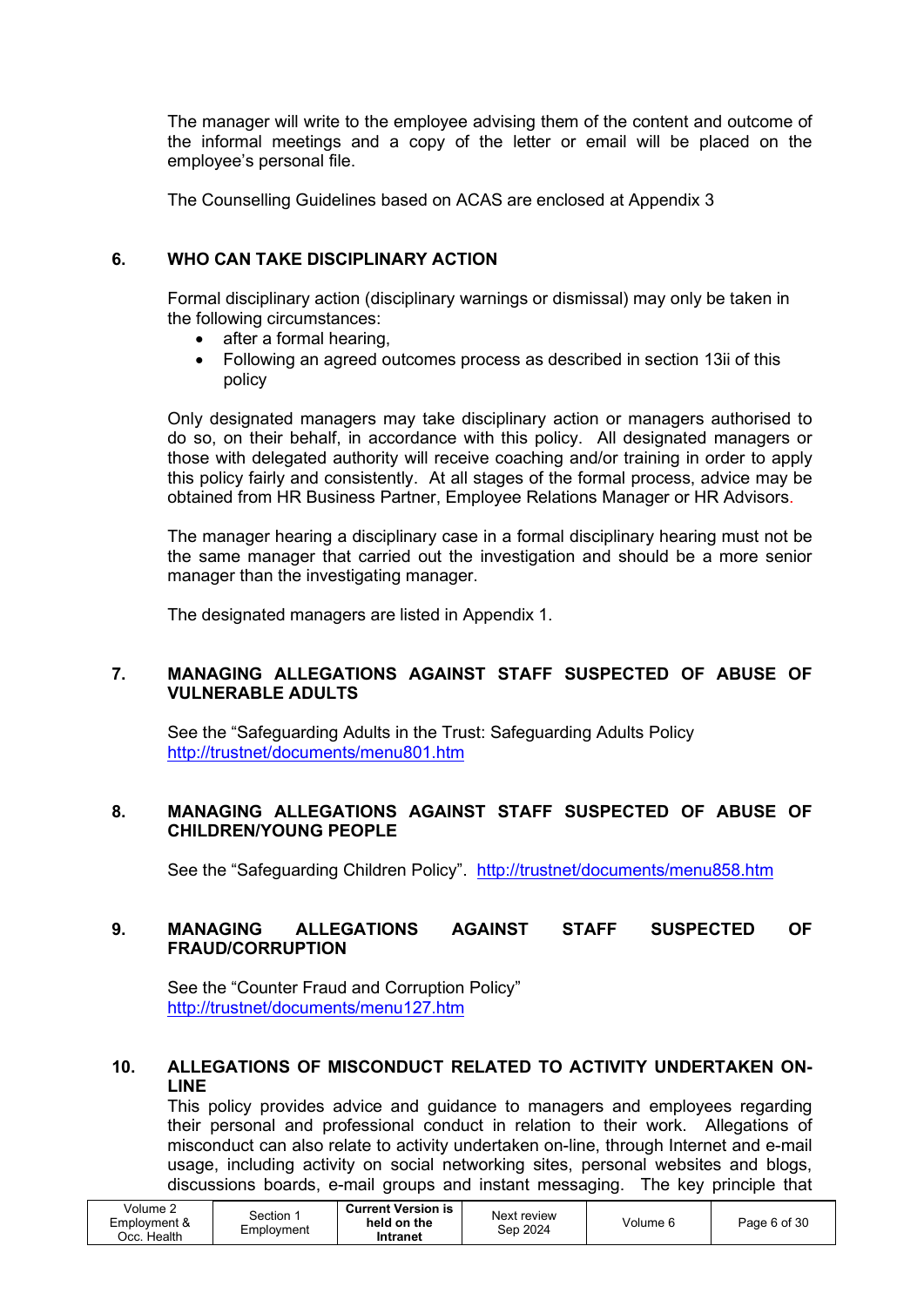applies in this situation is that conduct on-line and conduct in the real world should be judged in the same way, and should be at a similar high standard.

#### 11 CRIMINAL OFFENCES

Where the misconduct is the subject of a police investigation or legal process, the Trust has the discretion to proceed with its own investigation and disciplinary action in accordance with this procedure, without awaiting the outcome of any police investigation or prosecution.

The Trust may decide to stay relevant internal proceedings, pending police/legal proceedings.

Where an employee is questioned or arrested; and or cautioned; and or convicted of a criminal offence; and or issued with a reprimand letter for an offence committed outside of work, it is the employee's responsibility to inform their manager of the circumstances. Failure to report or disclose this information will/may result in disciplinary action being taken up to and including dismissal.

Where an employee is charged with or convicted of a criminal offence not related to work this is not in itself reason for disciplinary action. The facts of the case will be established and consideration given to whether the matter is serious enough to warrant starting the disciplinary procedure. Consideration will be given to what effect the charge or conviction has on the employee's suitability to do their type of work and their relationship with their employer, work colleagues and service users. Consideration will also be given to whether an incident which is or has become public knowledge, might as a result bring the trust into disrepute. A risk assessment will be completed to inform the impact on an individual's employment.

#### 12. REQUEST TO SEARCH PROPERTY

When undertaking an investigation, an investigating manager may need to request to search an employee's personal property. Such a request would normally be appropriate, for example, where there were allegations of theft. A request to conduct a search should be on the basis of a reasonably held belief, and if so, would constitute a reasonable management request. A refusal to allow a search may in itself be seen to be a disciplinary matter.

#### 13. DISCIPLINARY PROCEDURE

#### Initial Assessment Inquiry

Prior to a disciplinary investigation being commissioned, the line manager should provide staff with the opportunity to respond to any alleged concerns and gather further information before a decision is made about what the next steps, if any, should be. The manager should gather information relevant to the alleged incident:

- Speak to the member of staff for their response to the alleged concern
- Determine whether any immediate action/s is required whilst the whilst undertaking the initial inquiry.
- Request statements from the member of staff and any immediate potential witnesses where appropriate
- Collate/ review any relevant paperwork, for example, patient notes, Datix

| Volume 2<br>Section<br>Employment &<br>Employment<br>Health<br>Occ. ' | <b>Current Version is</b><br>held on the<br>Intranet | Next review<br>Sep 2024 | Volume 6 | 7 of 30<br>Page |
|-----------------------------------------------------------------------|------------------------------------------------------|-------------------------|----------|-----------------|
|-----------------------------------------------------------------------|------------------------------------------------------|-------------------------|----------|-----------------|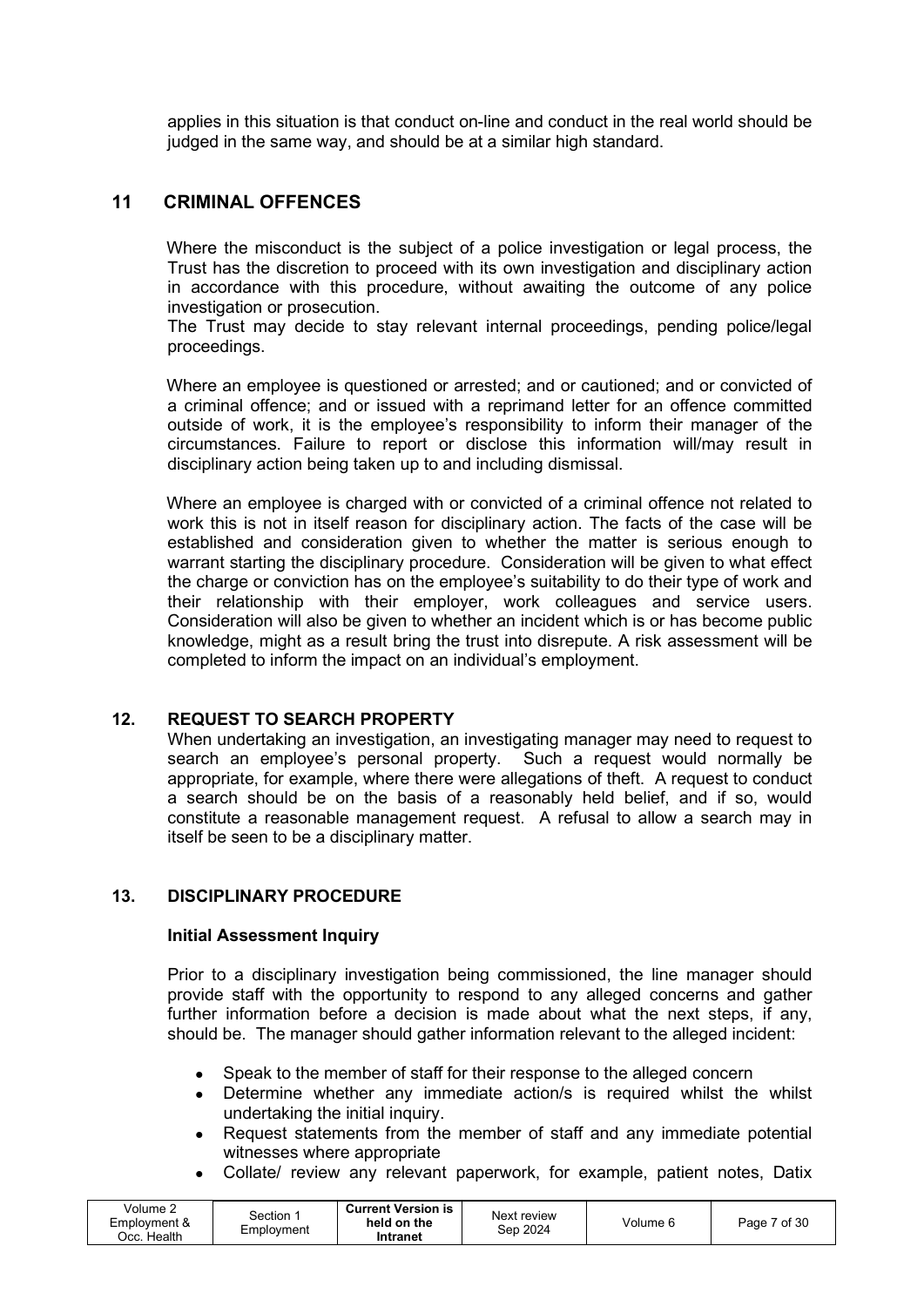report and / or Health roster information.

The Line Manager should discuss if the individual would like a referral to occupational health and sign post the individual to the Trust Employee Assistance Programme and advocate that the individual contact their trade union, if they are a member. If Commissioning Manager decides that formal proceedings should be initiated, they should assign a named person for pastoral support.

The Initial Assessment Report (Appendix 8) is not intended to be and cannot be a thorough investigation of all the issues arising from the concern. The Line Manager is only concerned in investigating the concern to the extent that it is necessary to make a preliminary decision on how matters should be taken forward. The Initial Assessment Report should be signed and dated.

The Line Manager should provide the Initial Assessment Report to their Manager (Commissioning Manager) to determine how the matter should be taken forward.

The Commissioning Manager should write to the member of staff, outlining the findings of initial assessment and set out how the matter will be dealt with.

#### 13.i Investigation

See ACAS Investigation Guidelines at Appendix 4

When an employee's conduct appears to warrant consideration of disciplinary action an investigation should be commissioned by an appropriate manager (Commissioning manager) who will determine the terms of reference and /or allegations. These are then forwarded on to the investigating officer for them to instigate the investigation process. The investigation is then carried out by the 'investigating officer' who may be the line manager or other appropriate manager If during the course of an investigation further concerns are identified that need to be addressed these can be reported to commissioning manager and the terms of reference may be extended to reflect this.

When investigating a disciplinary matter the investigating officer should take care to deal with the employee in a fair and reasonable manner. The investigation is a neutral process and not aimed to prove or disprove guilt. It is a process for obtaining facts and presenting them in a logical fashion. It is the manager with authority to discipline (the hearing manager) who ultimately decides whether or not to convene a disciplinary hearing based on the report of the investigating officer. The commissioning manager usually but not necessarily acts as the hearing manager.

The investigating officer will carry out an investigation as soon as possible to establish the facts promptly before memories of events fade. This will include the collection of statements and where appropriate, interviews with those involved. All witnesses and the employee should be reminded of the requirement for confidentiality. The investigation will normally be completed within a reasonable time taking into account the complexity of the case and the availability of witnesses; preferably within four weeks. If there is to be any delay, the investigating officer will keep all concerned informed as to the reasons why.

The employee under investigation has the right to be accompanied (see section 2 above) at any investigatory interviews about his/her conduct. Before any such

| Volume 2<br>Employment &<br>. Health | Section<br>Employment | <b>Current Version is</b><br>held on the<br>Intranet | Next review<br>Sep 2024 | Volume 6 | Page 8 of 30 |
|--------------------------------------|-----------------------|------------------------------------------------------|-------------------------|----------|--------------|
|--------------------------------------|-----------------------|------------------------------------------------------|-------------------------|----------|--------------|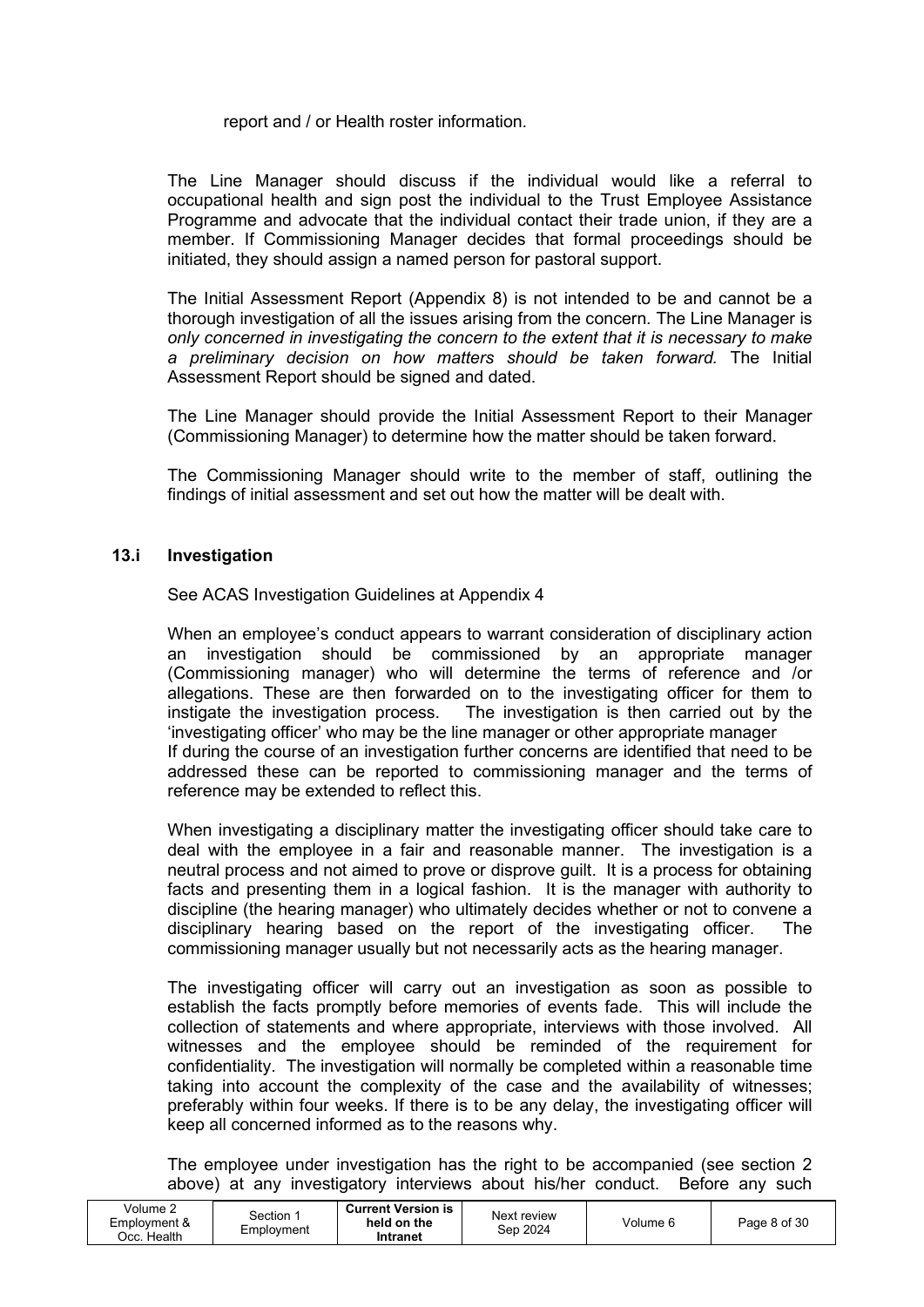interview, the employee should be informed of the allegations against him/her and given time to prepare but will not have the right to see any written statements or evidence or be informed of the names of witnesses until the matter is submitted to a formal disciplinary hearing. Where an investigatory meeting is held solely to establish the facts of a case, it should be made clear to the employee involved that it is not a disciplinary hearing but could lead to a formal disciplinary hearing.

The investigating officer will be expected to carry out the investigation and is responsible for the production of the final report and presentation of the findings to any resulting disciplinary hearing.

An HR Business Partner or Advisor will be informed of the circumstances of the investigation and will be available to advise on the investigation process and should attend investigatory interviews, meetings and disciplinary hearings in an advisory capacity.

Having established the facts the investigating officer will complete a report of the investigation to include a summary of the investigatory meetings, a description of the findings and a clear and logical conclusion based upon obtained evidence with a recommendation as to whether the matter should be presented to a disciplinary hearing. This report will be sent to the commissioning manager. The employee will be informed as soon as possible by the commissioning manager the outcome of the investigation:

- whether the matters investigated are to be resolved informally or formally
- if informally the date of the meeting to discuss this outcome and any informal measures to be imposed,
- if formally the arrangements for a hearing reference section 13iv.

Where Police Involvement may be necessary, please contact an HR Business Partner.

#### 13.ii Agreed Outcomes

It is recognised that lengthy disciplinary proceedings can create anxiety for all those involved in the process. It is further recognised that lengthy processes, can create additional pressure on service delivery; as such an 'agreed outcomes' option is available to support the process.

Where the employee has admitted and accepted the allegations, the agreed outcomes framework may be used at any point in the process if:

- The manager considers it is appropriate to conclude the matter without the need for a disciplinary hearing, by using an agreed outcomes procedure and
- The employee requests that the agreed outcome framework be followed.
- This is decided in consultation with a member of the HR team.

Where the manager feels it is not appropriate to proceed to an agreed outcome they will provide the individual with written reasons for this. There will be no right of appeal or of grievance against this decision. It may not always be appropriate to use agreed outcomes (e.g. in cases of gross misconduct where dismissal is a potential outcome), although it may be appropriate where the employee has expressed admission of the alleged offence(s) and contrition for it/them. Where the employee is already subject to a current final written warning for similar or related misconduct the agreed outcome process will not be followed. This approach should therefore only be considered where the alleged conduct is likely to result in some level of warning, and only

| Volume $\lambda$<br>Employment &<br>Health<br>Jcc. ⊦ | Section<br>Employment | <b>Current Version is</b><br>held on the<br>Intranet | Next review<br>Sep 2024 | Volume 6 | Page 9 of 30 |
|------------------------------------------------------|-----------------------|------------------------------------------------------|-------------------------|----------|--------------|
|------------------------------------------------------|-----------------------|------------------------------------------------------|-------------------------|----------|--------------|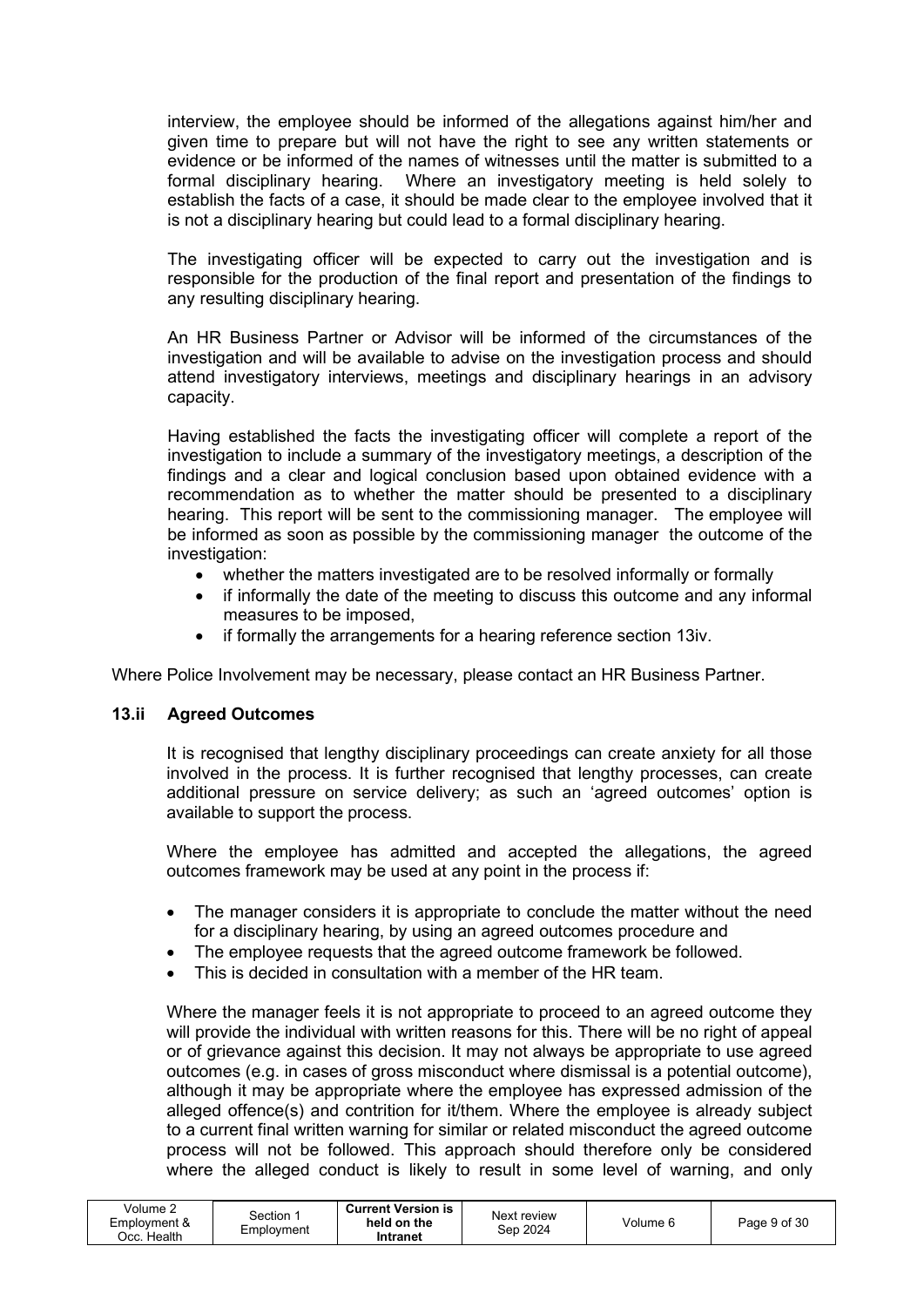following receipt of advice from a member of the HR team. The possible agreed outcomes are those contained in section 13 of this policy, excluding those of dismissal or summary dismissal.

Agreed outcomes will only proceed if the employee and their representative (if they have one) are agreeable to the process and have accepted that there is substance to the allegations and that the facts gathered support it, i.e. there must be mutual consent. It is open to either party, without prejudice, to suggest an agreed outcome at any stage of the disciplinary process. If there is not agreement with a proposal for an agreed outcome then the formal disciplinary process must be followed.

If the agreed outcomes process is to be used, a meeting should be held at which the manager plus another manager, as well as the employee and their representative, are present. The supporting documents, and investigation report, where applicable, will be provided to the employee and their representative 5 working days prior to the meeting, or lesser period, if agreed. At the meeting all available relevant information must be available to those attending.

The agreed outcome will be confirmed in writing to the employee within 5 working days, by the manager.

The employee will be required to confirm in writing that they accept and understand the agreed outcome. There is no appeal against an agreed outcome which by definition should be mutually agreed. If an employee refuses to accept the outcome, or decides to withdraw from the agreed outcome process at any time, then the manager will arrange for matters to be considered at a formal disciplinary hearing in accordance with this policy. In all such situations further advice should be sought from HR.

Any disciplinary sanction issued in this way has the same status as one issued after a disciplinary hearing. Any decisions taken as part of this process will impact upon future disciplinary issues in the same ways as a sanction issued after a full disciplinary hearing. For example, if a first written warning is an agreed outcome, any further repetition of the behaviour (or similar behaviour) that led to that level of warning may result in more serious action being taken.

#### 13.iii Suspension

In certain cases, consideration should be given to a period of suspension from work duties with full pay whilst an unhindered investigation is conducted. Managers should consult HR Business Partner or Employee Relations Manager at the earliest opportunity where suspension of an employee is under consideration. The suspension should be carried out by a manager with the authority to act, see Appendix 1.

Examples where suspension may be considered include:

- There is a risk of harm to patients, colleagues or Trust property as a result of the employee remaining at work during the investigation;
- where relationships have broken down;
- where there are reasonable grounds for concern that evidence may be tampered with or destroyed during the investigation

This is not an exhaustive list.

| Volume 2<br>Employment &<br>Occ. Health | Section<br>Employment | <b>Current Version is</b><br>held on the<br>Intranet | Next review<br>Sep 2024 | Volume 6 | Page 10 of 30 |
|-----------------------------------------|-----------------------|------------------------------------------------------|-------------------------|----------|---------------|
|-----------------------------------------|-----------------------|------------------------------------------------------|-------------------------|----------|---------------|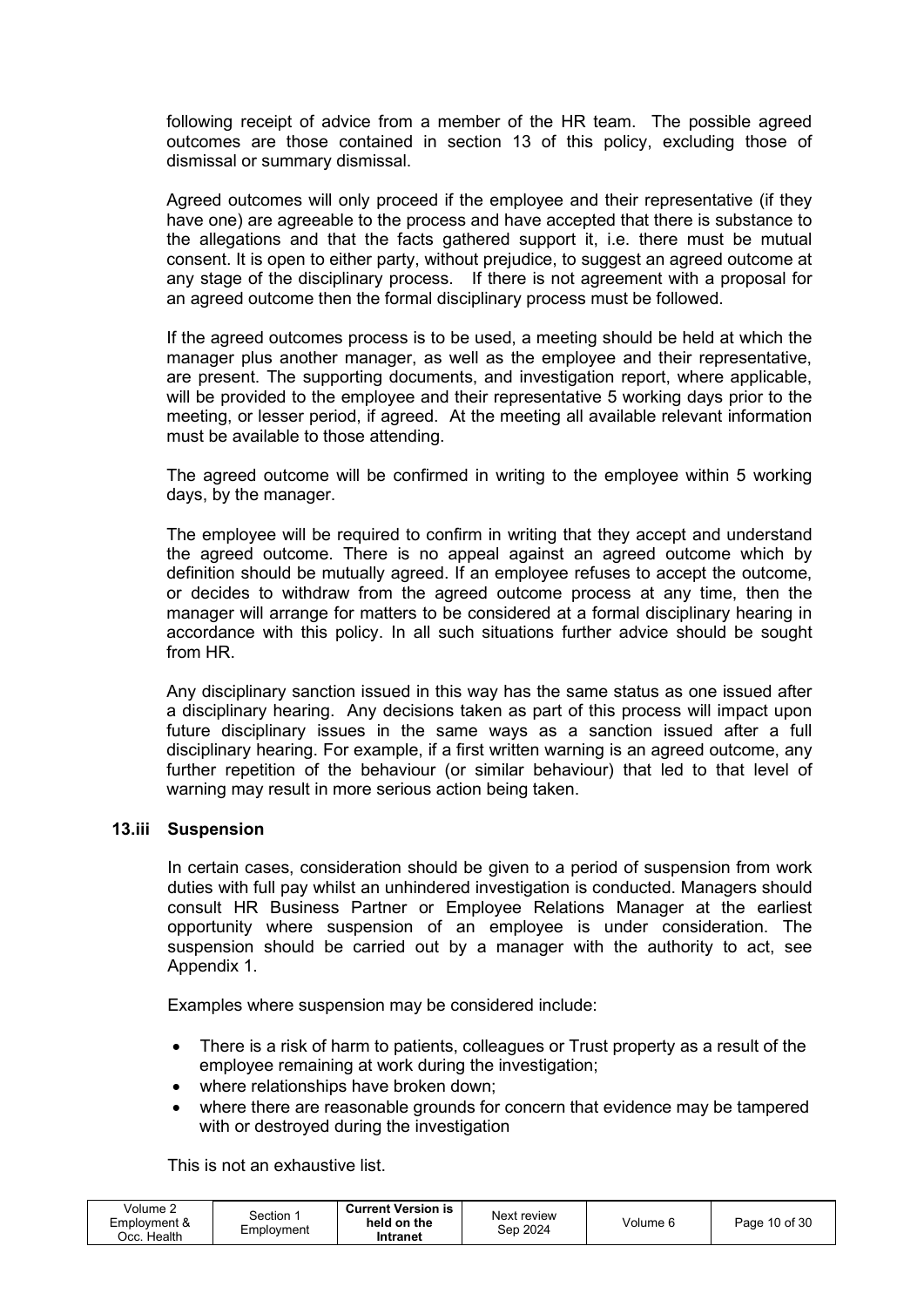Suspension is a neutral act and does not necessarily imply guilt; it is simply a mechanism to achieve safety, (protecting the individual, the trust, staff, patients and property). Before deciding to suspend other ways of achieving safety should be explored, such as temporary redeployment, additional supervision, and temporary diminished duties and so on. Where safety cannot be obtained satisfactorily with the employee remaining at work suspension will usually be the outcome.

The manager should inform the employee exactly why they are being suspended, and that they will be contacted in order to attend an investigatory meeting as soon as possible. Guidance notes on carrying out suspensions are attached in Appendix 6.

The suspension will be reviewed regularly - at the fourth week and every two weeks thereafter - to ensure it is not unnecessarily protracted. It should be made clear that the suspension is not considered a disciplinary sanction. Approval must be obtained from the Deputy Director of HR (or designated deputy) before any suspension is made except out of hours when the on-call senior support manager must be contacted for approval. An HR Business Partner should be informed on the next working day.

Where practicable the member of staff will normally have the opportunity to be accompanied by a representative when they are suspended. While suspended, staff will not be allowed on Trust premises except by prior arrangement, for example to attend meetings or as a patient. Staff members will be permitted to access the Trust's Freedom to Speak Up Guardian, a Trade Union Representative or Occupational Health when they are suspended. The suspending manager must be informed by the individual if so.

In order to preserve confidentiality, the individual and suspending manager should agree what explanation will be given to colleagues for the absence from work. At, or immediately following the suspension, the manager should ensure that the member of staff hands in their security pass, name badge, and any workplace keys. Any suspension will be confirmed in writing as soon as practicable.

When under suspension, staff must not work for any other employer without the permission of the Trust.

# 13.iv Disciplinary Hearing

The disciplinary hearing will be set up as soon as possible after the completion of the investigation, preferably within two weeks. The timing of the hearing will however need to take account of the availability and varying shift patterns of staff and representatives.

The disciplining manager will set up and chair the disciplinary hearing. The investigating officer will present the investigation report at the hearing and the employee will present their response.

| Volume $\sim$<br>Employment &<br>Эсс. Health | Section ↑<br>Employment | <b>Current Version is</b><br>held on the<br>Intranet | Next review<br>Sep 2024 | Volume 6 | Page 11 of 30 |
|----------------------------------------------|-------------------------|------------------------------------------------------|-------------------------|----------|---------------|
|----------------------------------------------|-------------------------|------------------------------------------------------|-------------------------|----------|---------------|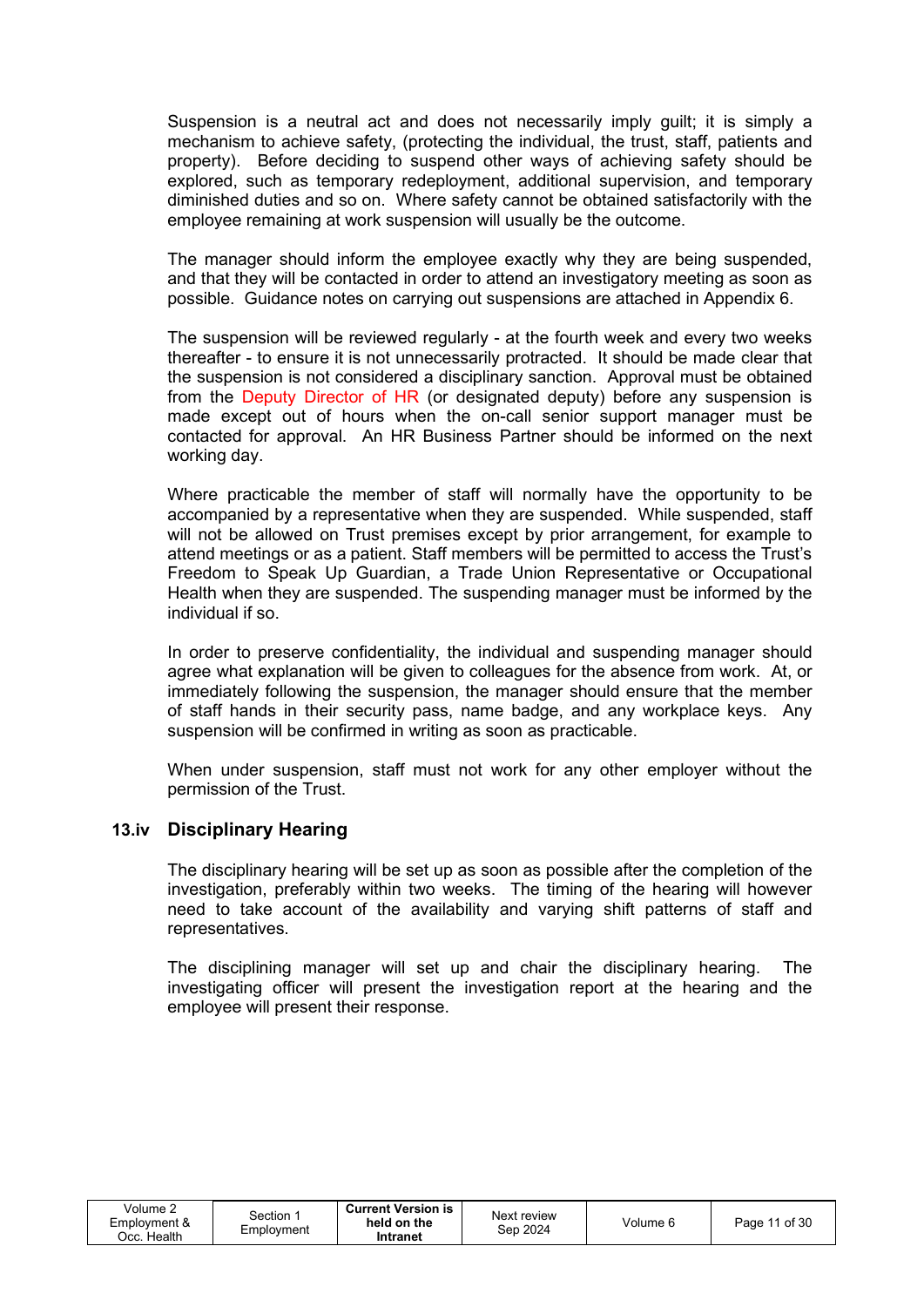The disciplining manager has several responsibilities in setting up the disciplinary hearing. Unless prior agreement is obtained, they will write to the employee giving at least seven calendar day's notice of the disciplinary hearing. The letter will normally contain the following information:

- the reasons for the hearing, detailing the specific allegation(s), with dates and other relevant information including specific Trust policies or codes of practice that may have been breached if applicable. The allegations detailed in this letter are normally those allegations that have been explored at the investigatory interview(s) with the employee. The allegations cannot normally be amended or added to at the hearing;
- the fact that it is part of the formal meeting held under the Trust's Disciplinary procedure;
- who will present the management case and the names of any witnesses;
- the right of the employee to call witnesses and to submit documents and statements prior to the hearing by a stipulated date;
- the right of the employee to be represented;
- that the potential outcome of the hearing is formal action up to and including dismissal;
- the management case and all witness statements and any other documentary evidence that will be discussed or referred to at the hearing should be attached;

The employee must take all reasonable steps to attend the hearing. An employee who cannot attend a meeting should inform the disciplining manager in advance whenever possible, but before the meeting is due to start at the latest. If the employee fails to attend through circumstances outside their control and unforeseeable at the time the meeting was arranged (e.g. certificated illness) the employer should arrange another meeting. A decision may be taken in the employee's absence if they fail to attend the rearranged meeting without a reason that is satisfactory to the Trust. This should be stated in the letter sent to the employee notifying him/her of the rearranged hearing date. In exceptional circumstances, where there is a history of the employee failing to attend meetings, the employee may be informed from the outset that the first scheduled hearing may be heard in their absence, if they fail to attend without a satisfactory reason.

If an employee's union representative or work colleague cannot attend on the first arranged date, the manager will rearrange the hearing within a reasonable timeframe. The employee must notify the manager in advance of the hearing (no less than two working days prior to the scheduled date) if a second date must be arranged for this reason. The representative's unavailability is not sufficient reason to postpone the hearing for a second time and the employee should make alternative arrangements to be accompanied or represented. A hearing will only be postponed on one occasion for this reason.

The representative may attend in place of the employee, but their evidence will not carry the same weight as oral submissions made by the employee.

The disciplinary panel will consist of the disciplining manager and an HR Business Partner or Advisor.

| Volume 2<br>Employment &<br>Эсс. Health. | Section<br>Emplovment | <b>Current Version is</b><br>held on the<br>Intranet | Next review<br>Sep 2024 | Volume 6 | Page 12 of 30 |
|------------------------------------------|-----------------------|------------------------------------------------------|-------------------------|----------|---------------|
|------------------------------------------|-----------------------|------------------------------------------------------|-------------------------|----------|---------------|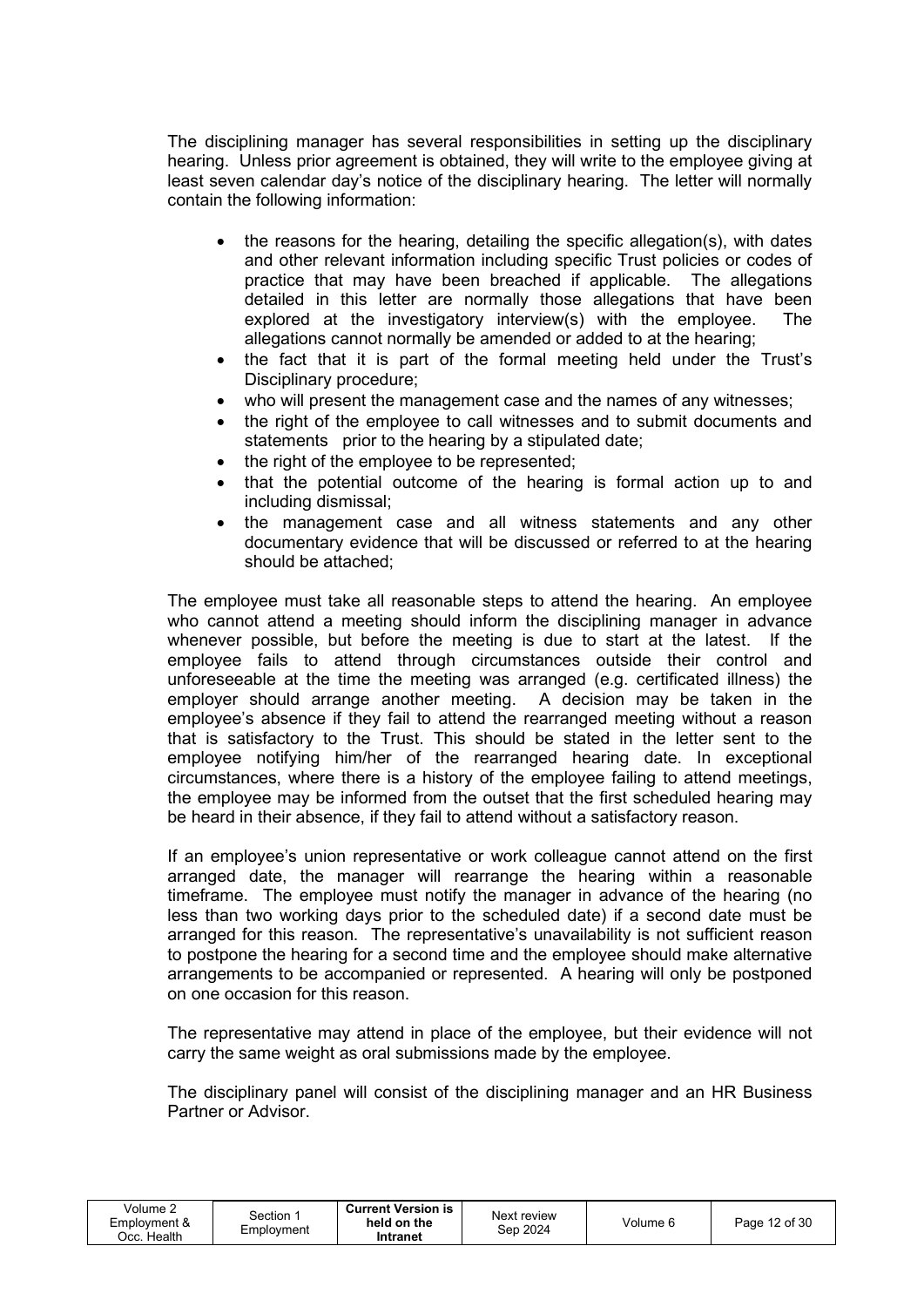In more complex cases, or where specialist information will be discussed, a professional advisor may be co-opted on to a disciplinary panel to provide advice on professional or technical issues at the discretion of the manager.

The decision regarding the outcome of the disciplinary hearing rests with the disciplining manager. Other members of the panel attend in an advisory capacity.

#### 13.v Procedure

See Disciplinary Hearing Guidelines at Appendix 5.

- a) The investigating officer will present their case going through the evidence that has been gathered and calling witnesses as appropriate. The panel members and the employee/their representative will have the opportunity to ask questions.
- b) The employee or their representative will provide their response to the allegations, calling witnesses as appropriate. The panel members and the investigating officer will have the opportunity to ask questions.
- c) Witnesses will attend only whilst giving evidence. Only signed statements which have been available to all parties beforehand can be used at the hearing.
- d) Any party can request an adjournment at any time. The disciplining manager will determine whether it should be allowed.
- e) At the end of the hearing, each side will summarise their case following which the disciplining manager will adjourn to consider the outcome.
- f) Once an outcome has been decided the hearing will be reconvened and the outcome communicated to the employee with details of the right of appeal. At this point the disciplinary process comes to an end.

A representative can carry out all the functions on behalf of the employee, apart from answering questions on their behalf.

#### 14. DISCIPLINARY ACTIONS

Before making any decision, the manager should take account of all the written and verbal evidence submitted at the hearing. The manager should also take into account the employee's disciplinary and general record, and length of service. Possible outcomes are as follows:

#### NO FORMAL ACTION

The manager may decide to take no formal action but may make recommendations about future management and behavioural standards

#### FIRST WRITTEN WARNING

This may be given for a first offence of misconduct where this is relatively minor. Appropriate training and support to improve standards of conduct will be given, where deemed necessary/feasible.

| Volume 2<br>Employment &<br>Occ. Health | Section<br>Emplovment | <b>Current Version is</b><br>held on the<br>Intranet | Next review<br>Sep 2024 | Volume 6 | Page 13 of 30 |
|-----------------------------------------|-----------------------|------------------------------------------------------|-------------------------|----------|---------------|
|                                         |                       |                                                      |                         |          |               |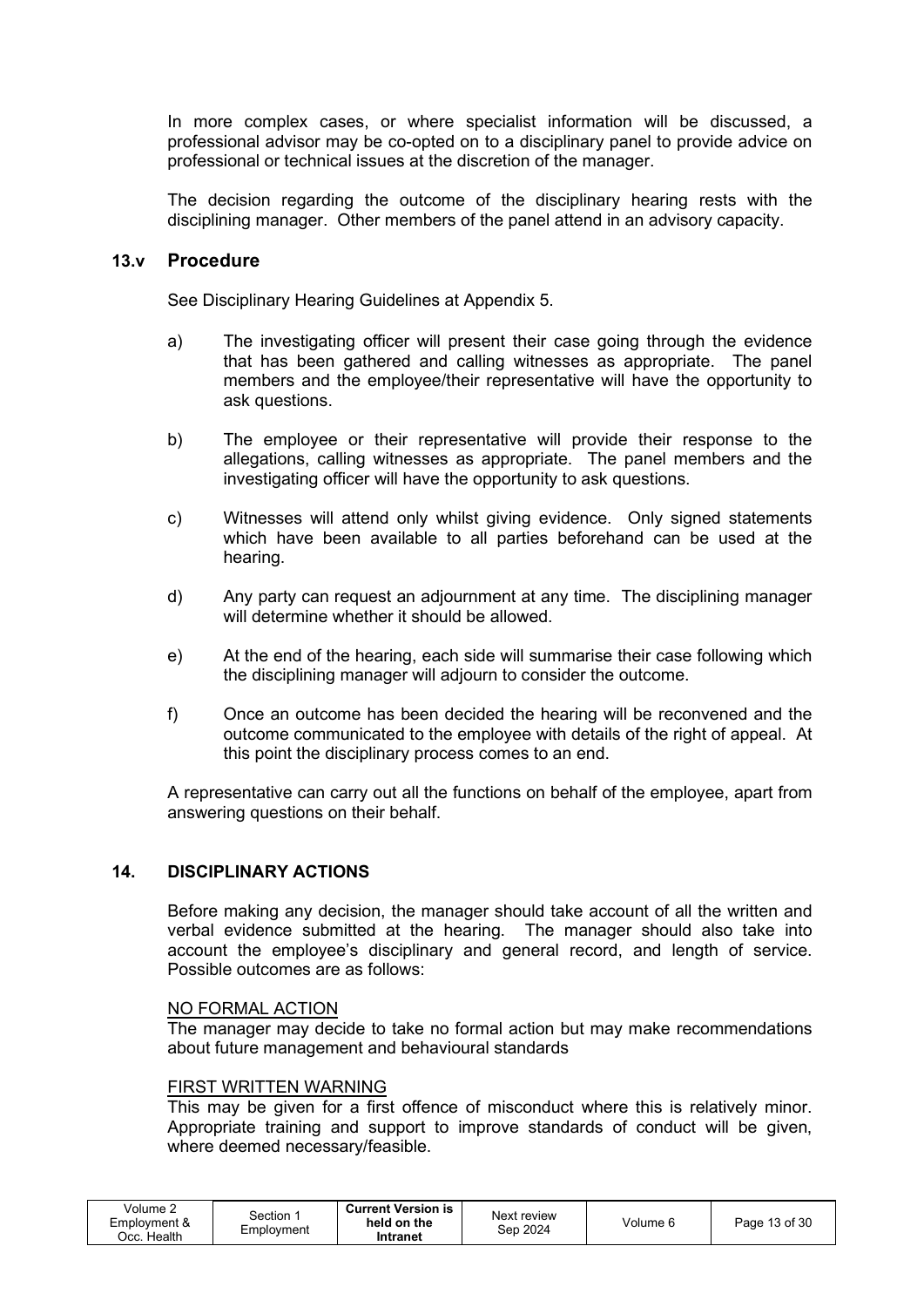This warning will remain active for one year.

#### FINAL WRITTEN WARNING

This may be given if there is no improvement following a first warning or if there is further misconduct of any nature. A final warning may be issued without a first warning if an employee's misconduct is sufficiently serious, for example because it is having, or is likely to have, a serious harmful effect on the Trust that does not in itself warrant dismissal but the Trust cannot tolerate a repetition. Where appropriate training and support to improve standards of conduct will be given.

This will remain active for two years.

#### **DISMISSAL**

This may be imposed if, during the period a final warning is active an employee commits further misconduct of any nature, which is not in itself gross misconduct.

#### SUMMARY DISMISSAL

This may be imposed if an employee commits an act of gross misconduct whether or not there are previous warnings. In this circumstance, the employee will be dismissed without notice.

If summary dismissal is imposed, the employee will return all passes, name badges, keys, uniforms etc, preferably before they leave the premises. The employee must be escorted back to their workplace to collect any personal belongings and hand back any Trust property. If this is not possible on the day of the disciplinary hearing then line manager should arrange to meet the dismissed employee to complete this.

In both dismissal and summary dismissal the date of dismissal will be the date of the disciplinary hearing unless there is a delay in making the decision in which case the date of dismissal will be the date on which the final decision is communicated.

When an employee who is required to be registered with a professional body is dismissed a report will normally be made to the appropriate registering organisation by the Trust Lead nominated to liaise with the body, normally the Chief Nurse.

#### OTHER PENALTIES:

Other disciplinary penalties may be applied in appropriate cases in addition to formal warning or as an alternative to dismissal. These penalties can include:

- Demotion.
- Transfers within/between departments.
- Permanently withholding payment for periods of unauthorised absence.

#### 15. TIME LIMITS ON PENALTIES

All records of investigations and disciplinary hearings will be kept on the employee's personal file stored in the Workforce & OD department electronically in a sealed envelope marked CONFIDENTIAL and with the warning expiry date written on it. Only HR team are allowed access to these records.

Any disciplinary action taken will be disregarded for future disciplinary purposes after a period of satisfactory conduct as specified above. Warnings will cease to be 'live' following the specified period of satisfactory conduct and should thus be disregarded for future disciplinary purposes.

| Volume $\sim$<br>Section<br>Employment &<br>Employment<br>Health<br>Occ. | <b>Current Version is</b><br>Next review<br>held on the<br>Sep 2024<br>Intranet | Volume c | 14 of 30<br>$P$ age |
|--------------------------------------------------------------------------|---------------------------------------------------------------------------------|----------|---------------------|
|--------------------------------------------------------------------------|---------------------------------------------------------------------------------|----------|---------------------|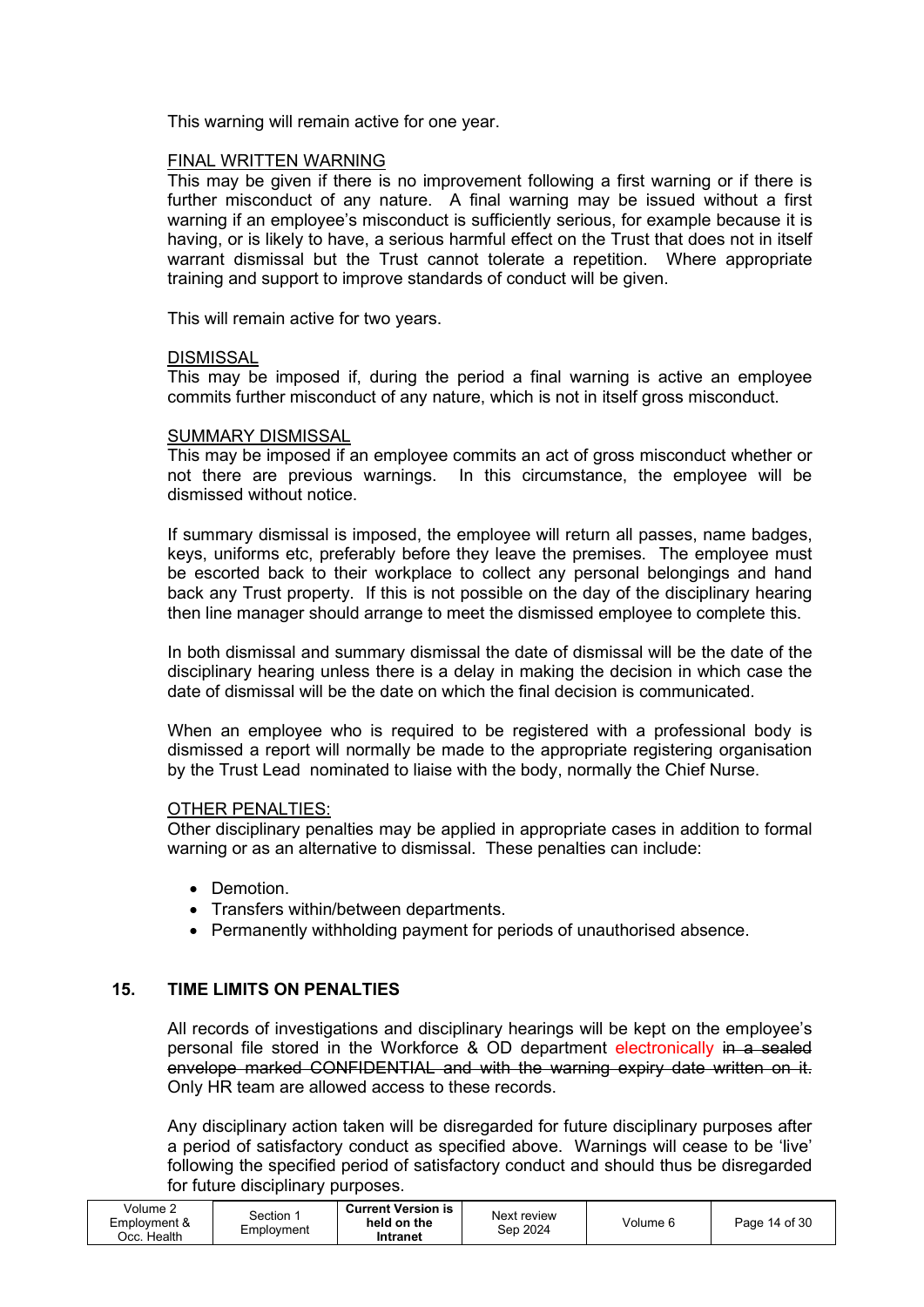There may be occasions where an employee's conduct is satisfactory throughout the period the warning is in force, only to lapse very soon thereafter. Where there is evidence of such abuse, the employee's disciplinary record may be borne in mind in deciding on the length of any subsequent warnings.

Exceptionally there may be circumstances where the misconduct is so serious – verging on gross misconduct – the panel may impose a longer period for the final written warning to remain on file. The reasons and time limits for this should be made clear and that any recurrence of misconduct at any time may lead to dismissal.

Where the disciplinary penalty includes demotion or transfer within/between departments, the situation will be reviewed at the end of the specified period unless the demotion is made on a permanent basis. However, there is no automatic right to return to the previous role or band.

#### 16. WRITTEN CONFIRMATION OF DISCIPLINARY ACTION

The outcome will be confirmed in writing by the manager within a reasonable timeframe following the conclusion of the hearing, for the sake of clarity, this does not extend the disciplinary process. The letter should show how a reasonable and logical conclusion has been reached and should contain at least the following:

- the original allegation;
- the key points of evidence collected;
- the employee's defence;
- The reason for the disciplinary action;
- what was taken into account in making the decision:
- why and how the employee's conduct needs to change and if appropriate the process agreed to help them meet the shortfall in the standards required;
- the likely consequences of further misconduct. In the case of a final warning, it should warn the employee that failure to improve or modify behavior might lead to dismissal;
- $\bullet$  the period of time the warning will remain active;
- in the case of dismissals, the reason for and the effective date of dismissal;
- any right of appeal, the timescale for lodging an appeal and how it should be made.

Formal verbatim notes will not normally be taken at disciplinary hearings. The panel members will take informal notes to aid their decision making process but these do not constitute formal minutes. Employees and their representatives are advised to take their own notes during the hearing.

#### 17. GRIEVANCES DURING DISCIPLINARY PROCESSES

The Trust's grievance procedure cannot be used purely to prevent the progress of a disciplinary process or as an alternative appeal process against any action taken under the Trust's disciplinary policy.

In the course of a disciplinary process, an employee might raise a grievance that is directly related to the case. If this happens, the manager should consider whether to suspend the disciplinary procedure for a short period while the grievance is dealt

| Volume $\sim$<br>Employment &<br>Health<br>Jcc. ' | Section<br>Employment | <b>Current Version is</b><br>held on the<br>Intranet | Next review<br>Sep 2024 | Volume 6 | Page 15 of 30 |
|---------------------------------------------------|-----------------------|------------------------------------------------------|-------------------------|----------|---------------|
|---------------------------------------------------|-----------------------|------------------------------------------------------|-------------------------|----------|---------------|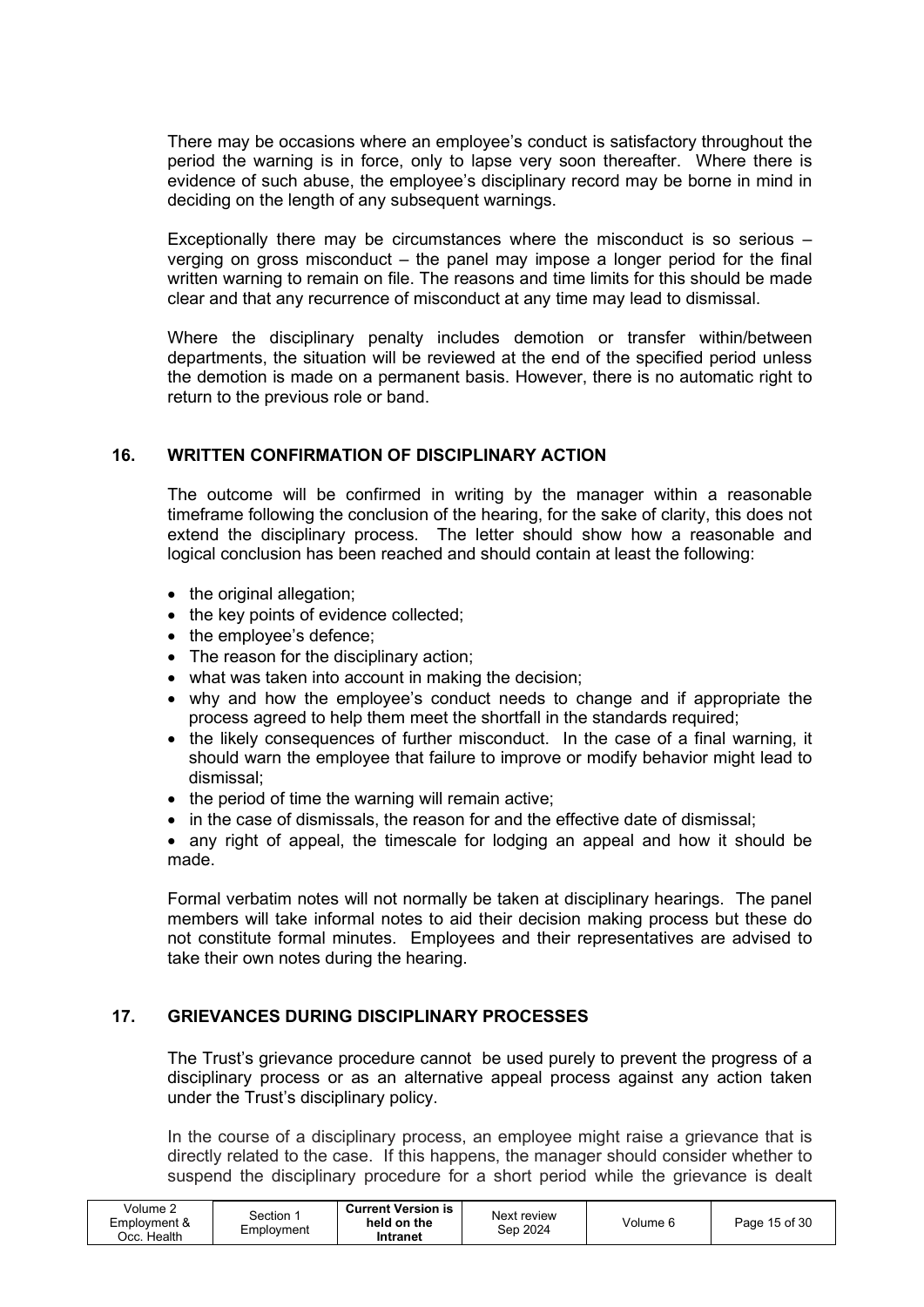with, or deal with the respective issues concurrently as part of the same process. Another manager may be identified to deal with the grievance process.

Any grievances raised during the disciplinary process that are not related to that process may be dealt with at the same time as the disciplinary process or put on hold and dealt with once the disciplinary process has ended.

#### 18. RESIGNATION OF THE EMPLOYEE DURING DISCIPLINARY PROCEDURES

If an employee resigns during a disciplinary procedure, the investigation should be completed. If a disciplinary hearing would have been convened but for the resignation a hearing should still take place where there might be a requirement to refer the outcome to a professional body or the DBS because this would require a judgement to be made based on reasonable grounds to determine whether the allegations have foundation. The employee will be invited to attend the hearing as usual and informed that, if they choose not to attend, a decision will be made in their absence. Once the employee's employment has terminated, a disciplinary sanction cannot be imposed. Any finding should also be reflected in any future work or professional references.

#### 19. TIME LIMITS

The time limits for the various parts of the Disciplinary Procedure are set out in Appendix 7.

#### 20. DISSEMINATION AND IMPLEMENTATION

This policy will be published on the Intranet and staff will be notified via Aspire. Training will also be provided to managers responsible for implementing this policy.

#### 21. MONITORING/REPORTING

HR Team will monitor the use and implementation of the policy and suggest further operational amendments as appropriate. They will also monitor legislation, case laws and best practice to ensure that the policy is kept up to date as appropriate.

The Trust records equality data in relation to all formal disciplinary action including associated appeals in relation to members of staff. The data is reported quarterly to the Equality & Diversity Steering Group.

#### 22. EQUALITY IMPACT ASSESSMENT

A baseline assessment has been carried out for the policy (attached in Appendix 8). This has indicated that no further action is required.

#### 23. REVIEW

Policies will be reviewed when statutory requirements/best practice guidelines dictate, or no longer than 3 years after the previous review/initial ratification.

| Volume $\ge$<br>Employment &<br>. Health | Section<br>Employment | <b>Current Version is</b><br>held on the<br>Intranet | Next review<br>Sep 2024 | Volume 6 | Page 16 of 30 |
|------------------------------------------|-----------------------|------------------------------------------------------|-------------------------|----------|---------------|
|------------------------------------------|-----------------------|------------------------------------------------------|-------------------------|----------|---------------|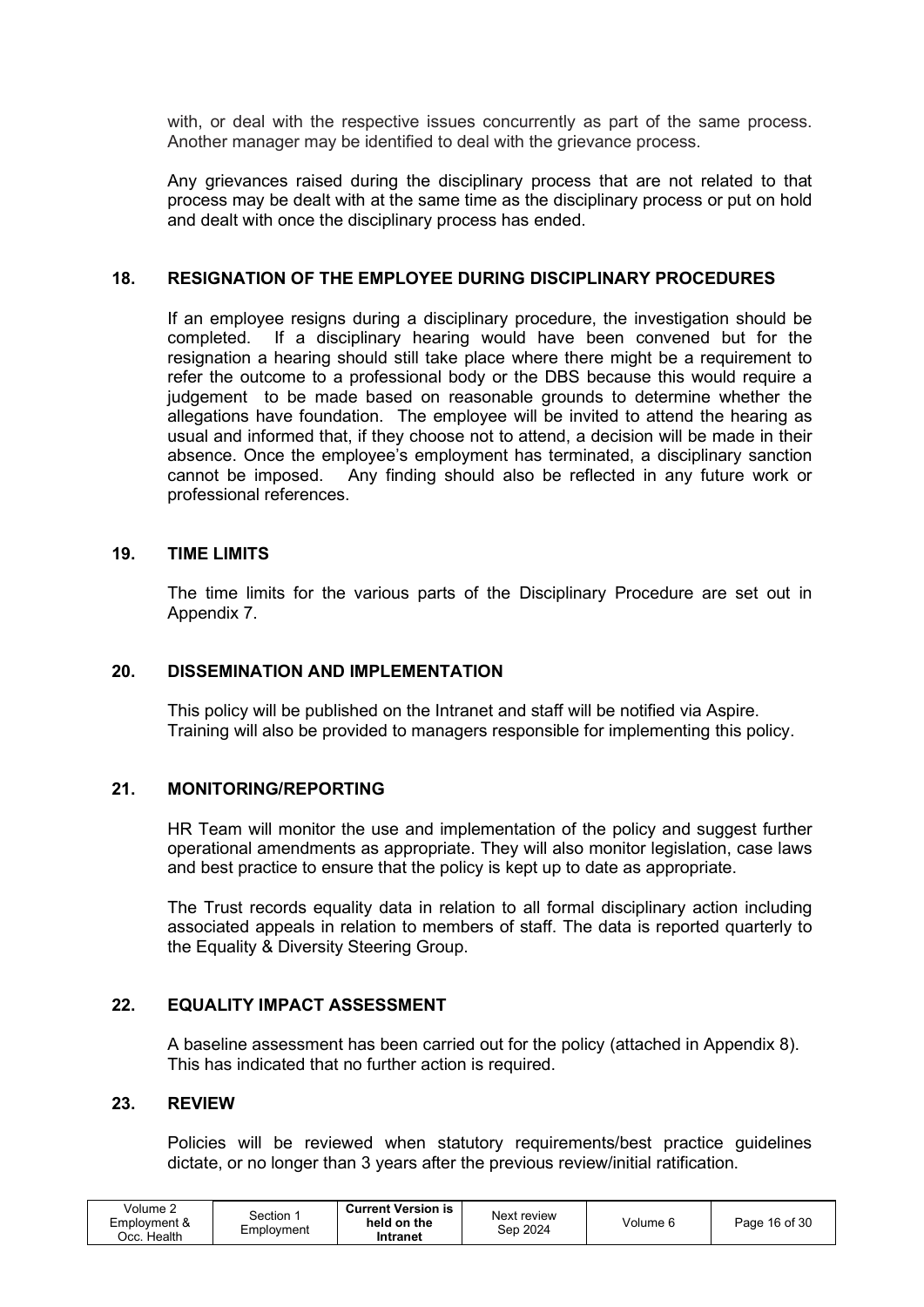#### 24. ARCHIVING ARRANGEMENTS

This is a Trust-wide document and archiving arrangements are managed by the Quality Department, who can be contacted to request master/archived documents.

#### 25. REFERENCES

The Acas Advisory Handbook Discipline and Grievances at Work and the Acas Code of Practice on disciplinary and grievance procedures at www.acas.org.uk or Acas Helpline: 08457 47 47 47 (or Text Relay: 18001 08457 474747).

Department For Business Innovation & Skills: www.bis.gov.uk

| √olume 2<br>Employment &<br>ටcc. Health | Section<br>Employment | <b>Current Version is</b><br>held on the<br>Intranet | Next review<br>Sep 2024 | Volume 6 | Page 17 of 30 |
|-----------------------------------------|-----------------------|------------------------------------------------------|-------------------------|----------|---------------|
|-----------------------------------------|-----------------------|------------------------------------------------------|-------------------------|----------|---------------|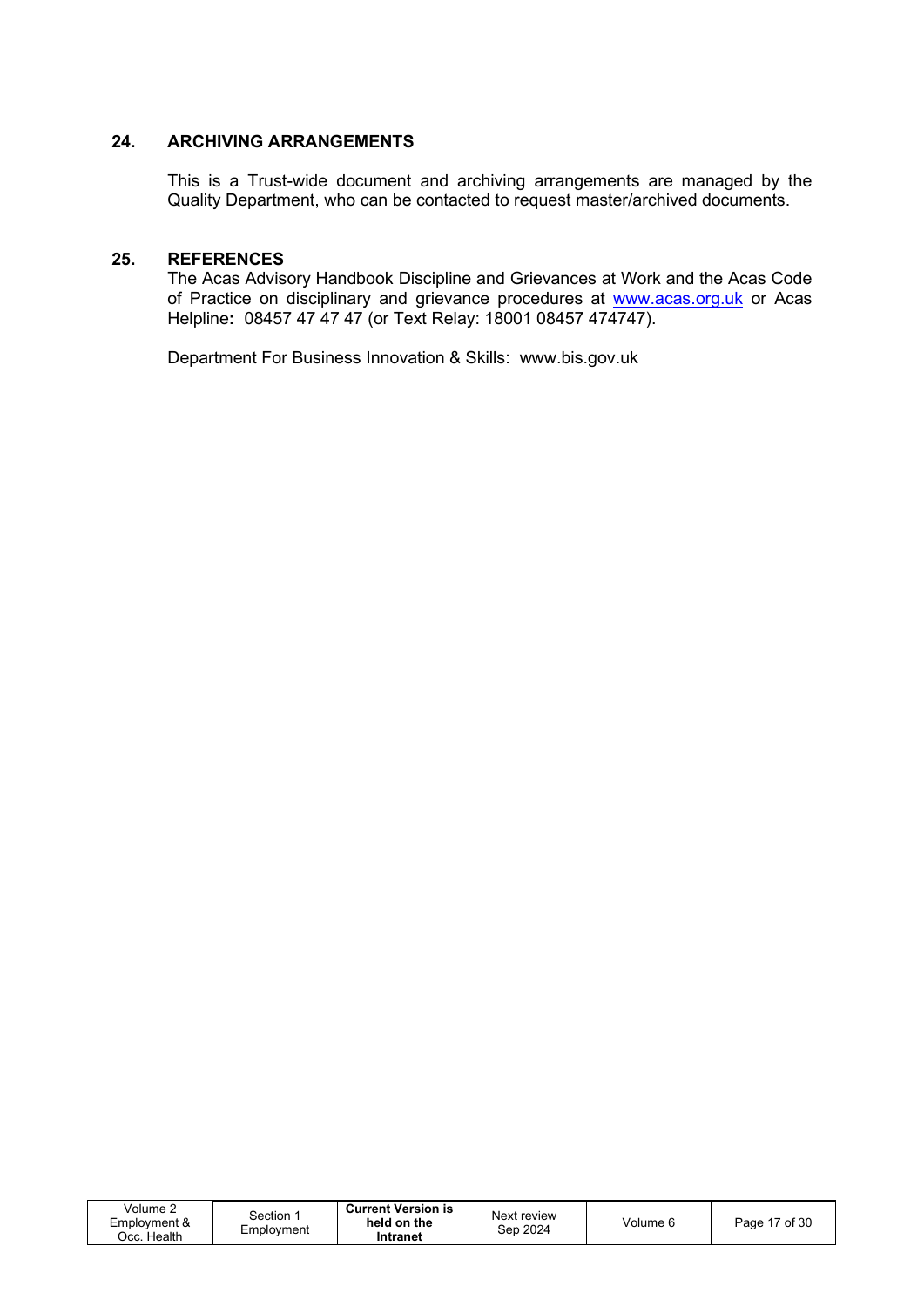#### ASHFORD & ST PETER'S HOSPITALS NHS FOUNDATION TRUST - LEVELS OF AUTHORITY TO ACT

| <b>Staff Group</b>                                                           | <b>Suspension</b>                                                                                                         | Investigations                                                                                                                   | Warnings                                                                                                                   | <b>Dismissal</b>                                                                                       |
|------------------------------------------------------------------------------|---------------------------------------------------------------------------------------------------------------------------|----------------------------------------------------------------------------------------------------------------------------------|----------------------------------------------------------------------------------------------------------------------------|--------------------------------------------------------------------------------------------------------|
| <b>Executive Directors</b>                                                   | <b>Chief Executive</b>                                                                                                    |                                                                                                                                  | <b>Chief Executive</b>                                                                                                     | <b>Chief Executive</b>                                                                                 |
| Staff reporting directly to an<br><b>Executive Director</b>                  | Executive Director                                                                                                        | Immediate manager or manager<br>from another department, if                                                                      | <b>Executive Director</b>                                                                                                  | <b>Executive Director</b>                                                                              |
| Staff reporting directly to a<br>Divisional, Associate or<br>Deputy Director | Divisional, Associate or<br>Deputy Director                                                                               | delegated to do so. The person<br>chairing the disciplinary hearing<br>and making the disciplinary<br>decision must be one level | Divisional, Associate or<br>Deputy Director                                                                                | Divisional, Associate or<br><b>Deputy Director</b>                                                     |
| All other staff                                                              | Service Manager or<br>equivalent; Head of<br>Department/Service; Head of<br>Midwifery or Divisional Chief<br><b>Nurse</b> | higher in the line of<br>management than the<br>investigating manager                                                            | Service Manager, or<br>equivalent; Head of<br>Department/Service; Head of<br>Midwifery or Divisional Chief<br><b>Nurse</b> | Divisional, Associate or<br>Deputy Director;; Head of<br>Midwifery or Divisional Chief<br><b>Nurse</b> |
| Medical and Dental Staff                                                     |                                                                                                                           |                                                                                                                                  | See: Conduct, Capability, III Health And Appeals Policies And Procedures For Practitioners (Doctors And Dentists)          |                                                                                                        |

• Where the designated manager has had direct, previous involvement with the case, the authority to act will be delegated to another manager of equal status

- This document should be read in connection with the Trust's Disciplinary Policy
- In the absence of the line manager, cross cover/deputisation arrangements may apply

| Volume 2<br>Employment &<br>Health<br>Occ. | Section<br>Employment | <b>Current Version is</b><br>held on the<br>Intranet | Next review<br>Sep 2024 | Volume 6 | of $30$<br>Page |
|--------------------------------------------|-----------------------|------------------------------------------------------|-------------------------|----------|-----------------|
|--------------------------------------------|-----------------------|------------------------------------------------------|-------------------------|----------|-----------------|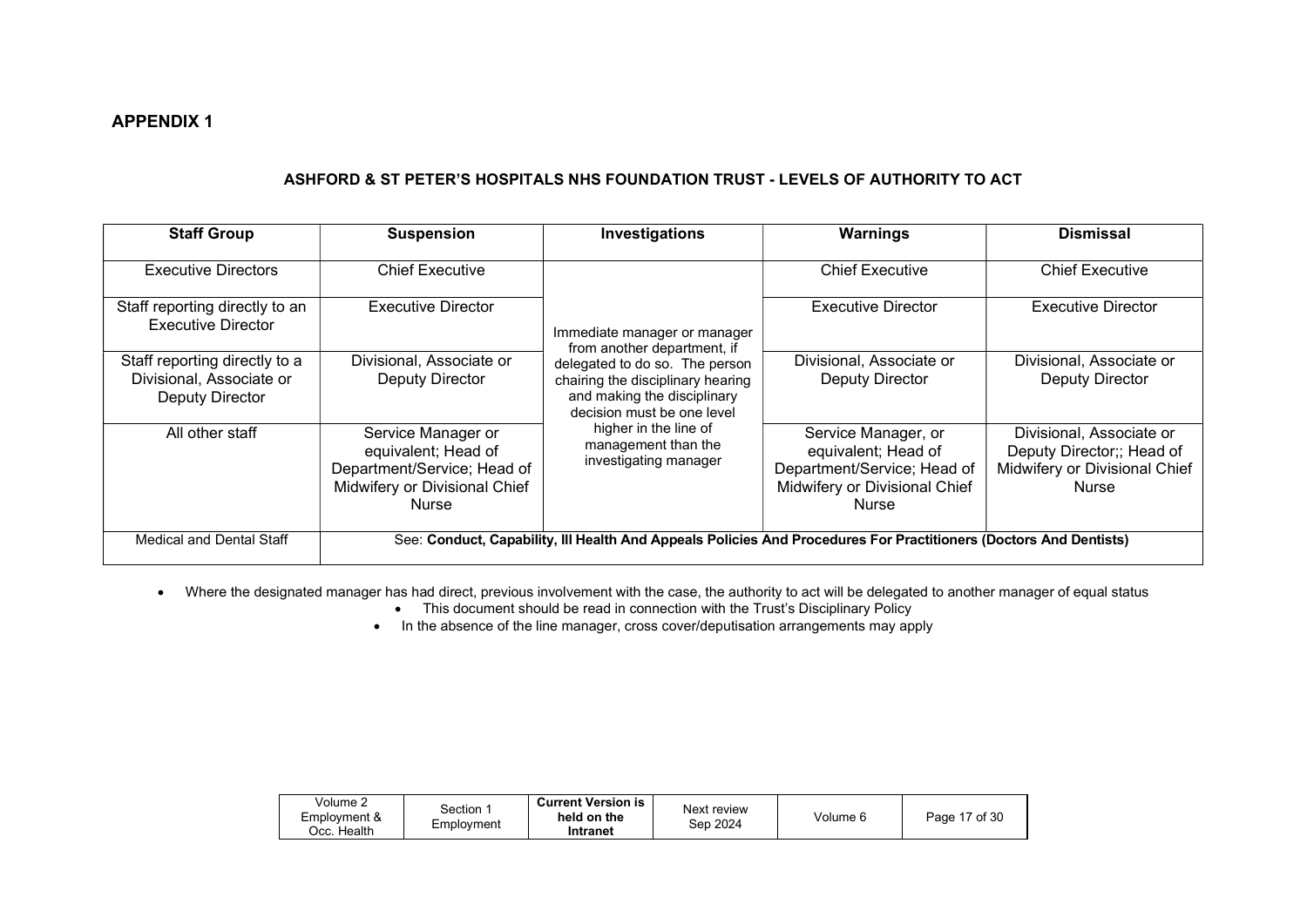#### EXAMPLES OF MISCONDUCT

A breach of any Trust Policy could constitute misconduct or gross misconduct depending on the seriousness of that breach. All policies can be found on Trustnet.

It is unlikely that any set of rules will cover all possible disciplinary issues and no list can be exhaustive, but examples are:

- misuse of Trust facilities (for example excessive or inappropriate use of email or internet or making private telephone calls);
- poor timekeeping and lateness:
- unauthorised absence;
- breach of the Trust's Leave or Sickness Policies, including local/departmental procedures;
- failure to follow reasonable management instructions:
- minor dishonesty;
- minor breach of health and safety rules;breach of Trust's Uniform or Dress Code Policy;
- breach of Trust's Smoke Free Policy:
- minor breach of Trust's Alcohol & Drugs at Work Policy;
- minor breach of Dignity at Work Policy
- minor breach of Internet Usage and Security Policy
- Breach of Social Media Policy

Examples of acts that are likely to constitute gross misconduct leading to dismissal or summary dismissal include:

- fighting or drunkenness:
- theft or fraud (this could include repeatedly making private telephone calls or failure to pay for car parking)
- serious dishonesty:
- physical or verbal abuse or bullying of patients, staff, relatives or visitors to the Trust
- deliberate damage to Trust or other property;
- serious misuse of Trust's property or name;
- deliberately accessing internet sites containing pornographic, offensive or obscene material;
- serious or repeated failure to follow reasonable management instructions;
- serious insubordination:
- serious breach of Trust Equal Opportunities Policy:
- discrimination, harassment or victimisation;
- bringing the Trust into serious disrepute;
- serious incapability at work brought on by alcohol or illegal drugs;
- causing loss, damage or injury through serious negligence;
- serious breach of health and safety rules;
- serious breach of Dignity at Work Policy
- serious breach of Internet Usage and Security Policy
- breach of confidentiality:
- failure to disclose relevant information during an application for employment with the Trust;
- committing a criminal offence. However if an employee is charged with, or convicted of, a criminal offence not related to work, this is not in itself reason for disciplinary action. The manager should establish the facts of the case and consider whether the matter is serious enough to warrant starting the disciplinary procedure. The main consideration should be whether the offence, or alleged offence, is one that makes the employee unsuitable for their type of work. Similarly, an employee should not be dismissed solely because they are absent from work as a result of being remanded in custody.

| Intranet | Volume 2<br>Employment &<br>Jcc. Health | Section 1<br>Employment | <b>Current Version is</b><br>held on the | Next review<br>Sep 2024 | Volume 6 | Page 18 of 30 |
|----------|-----------------------------------------|-------------------------|------------------------------------------|-------------------------|----------|---------------|
|----------|-----------------------------------------|-------------------------|------------------------------------------|-------------------------|----------|---------------|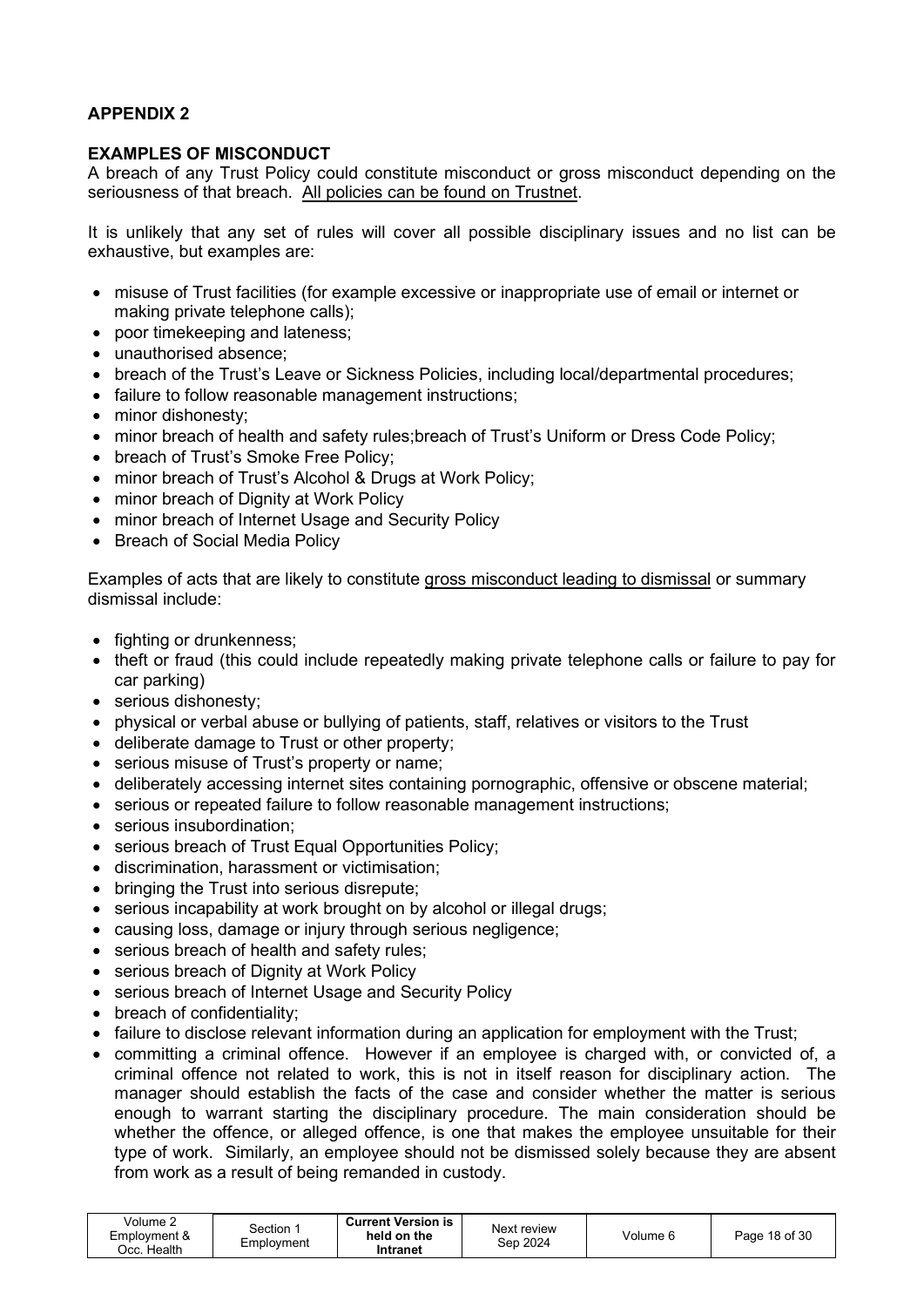#### Counselling Guidelines (based on ACAS Codes of Practice)

Problems dealt with early enough can be 'nipped in the bud', whereas delay can make things worse as the employee may not realise that they are below standard unless they are told. Arrange to speak to the employee as soon as possible – the matter may then be able to be dealt with in an informal manner and not as part of the disciplinary process

In many cases the right word at the right time and in the right way may be all that is needed, and will often be a more satisfactory way of dealing with a breach of rules, or unsatisfactory performance, than a formal meeting. Additional training, coaching and advice may be needed, and both manager and employee should be aware that formal processes will start if there is no improvement or if any improvement fails to be maintained.

Whilst maintaining satisfactory standards and dealing with disciplinary issues requires firmness on the part of the manager, it also requires fairness. Be as objective as possible, keep an open mind, and do not prejudge the issues.

#### How should it be done?

• talk to the employee in private. This should be a two-way discussion, aimed at pointing out the shortcomings in conduct and encouraging improvement. Criticism should be constructive, with the emphasis being on finding ways for the employee to improve and for the improvement to be sustained

• listen to whatever the employee has to say about the issue. It may become evident there is no problem – if so make this clear to the employee

• where improvement is required make sure the employee understands what needs to be done, how their performance or conduct will be reviewed, and over what period. The employee should be told that if there is no improvement then the next stage will be the formal disciplinary procedure. The agreed action in writing should be confirmed in writing.

• be careful that any informal action does not turn into formal disciplinary action, as this may unintentionally deny the employee certain rights, such as the right to be accompanied. If during the discussion it becomes obvious that the matter may be more serious, the meeting should be adjourned. The employee should be told that the matter will be continued under the formal disciplinary procedure

• keep brief notes of any agreed informal action for reference purposes. There should be reviews of progress over specified periods.

The use of an agreed action plan may be useful for recording and measuring improvements or lack of improvement within specified time frames.

• Consider at any stage whether the use an independent mediator may be helpful.

| Volume 2<br>Employment &<br>Occ. Health | Section 1<br>Employment | <b>Current Version is</b><br>held on the<br>Intranet | Next review<br>Sep 2024 | Volume 6 | Page 19 of 30 |
|-----------------------------------------|-------------------------|------------------------------------------------------|-------------------------|----------|---------------|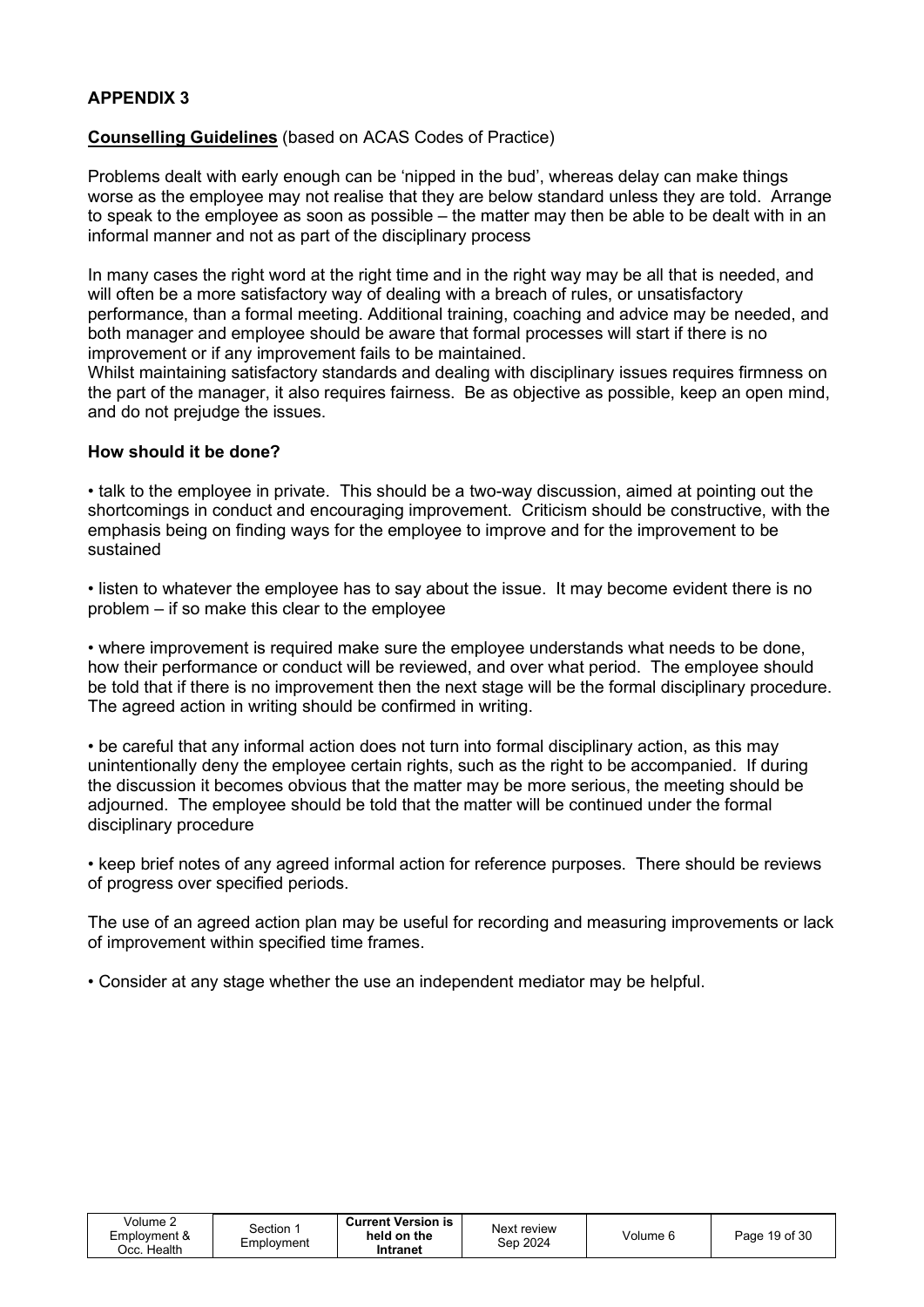#### Investigation Guidelines (based on ACAS Codes of Practice)

Conduct enquiries, investigations, and proceedings with thought and care. Avoid snap decisions, or actions in the heat of the moment. The disciplining of a worker is a serious matter and should never be regarded lightly or dealt with casually. Be as objective as possible, keep an open mind, and do not prejudge the issues.

While consistency is important, it is also essential to take account of the circumstances and people involved. Personal details such as length of service, past disciplinary history and any current warnings will be relevant to such considerations. Any provocation or other mitigation also needs to be taken into account. Any decision to discipline an employee must be reasonable in all the circumstances and must not discriminate in relation to any of the recognised protected characteristics.

Any investigations should be conducted by a management representative and should be confined to establishing the facts of the case.

- arrange for a second member of management or an HR Manager/Advisor to be present at any interviews whenever possible to take notes of the proceedings and act as a witness
- check if there are any special circumstances to be taken into account. For example, are there personal or other outside issues affecting the conduct of the employee
- be careful when dealing with evidence from an informant who wishes to remain anonymous. Take written statements, seek corroborative evidence and check that the informant's motives are genuine
- are the standards of other employees acceptable, or is this employee being unfairly singled out?
- consider what explanations may be offered by the employee, and if possible check them out beforehand

#### Is disciplinary action necessary?

Having gathered all the facts, the manager or supervisor should decide with the disciplining manager whether to:

- drop the matter there may be no case to answer or the matter may not require further action.
- arrange counselling/take informal action this is an attempt to correct a situation and prevent it from getting worse without using the disciplinary procedure
- consider using an independent mediator. A mediator won't take sides or judge who is right but can help the parties reach their own agreement where the employer and employee are unable to solve a disagreement alone. The mediator may also recommend a way forward if both parties agree that they want this.
- arrange a disciplinary meeting this will be necessary when the matter is considered serious enough to require disciplinary action.

| Volume 2<br>Employment &<br>Occ. Health | Section 1<br>Employment | <b>Current Version is</b><br>held on the<br>Intranet | Next review<br>Sep 2024 | Volume 6 | Page 20 of 30 |
|-----------------------------------------|-------------------------|------------------------------------------------------|-------------------------|----------|---------------|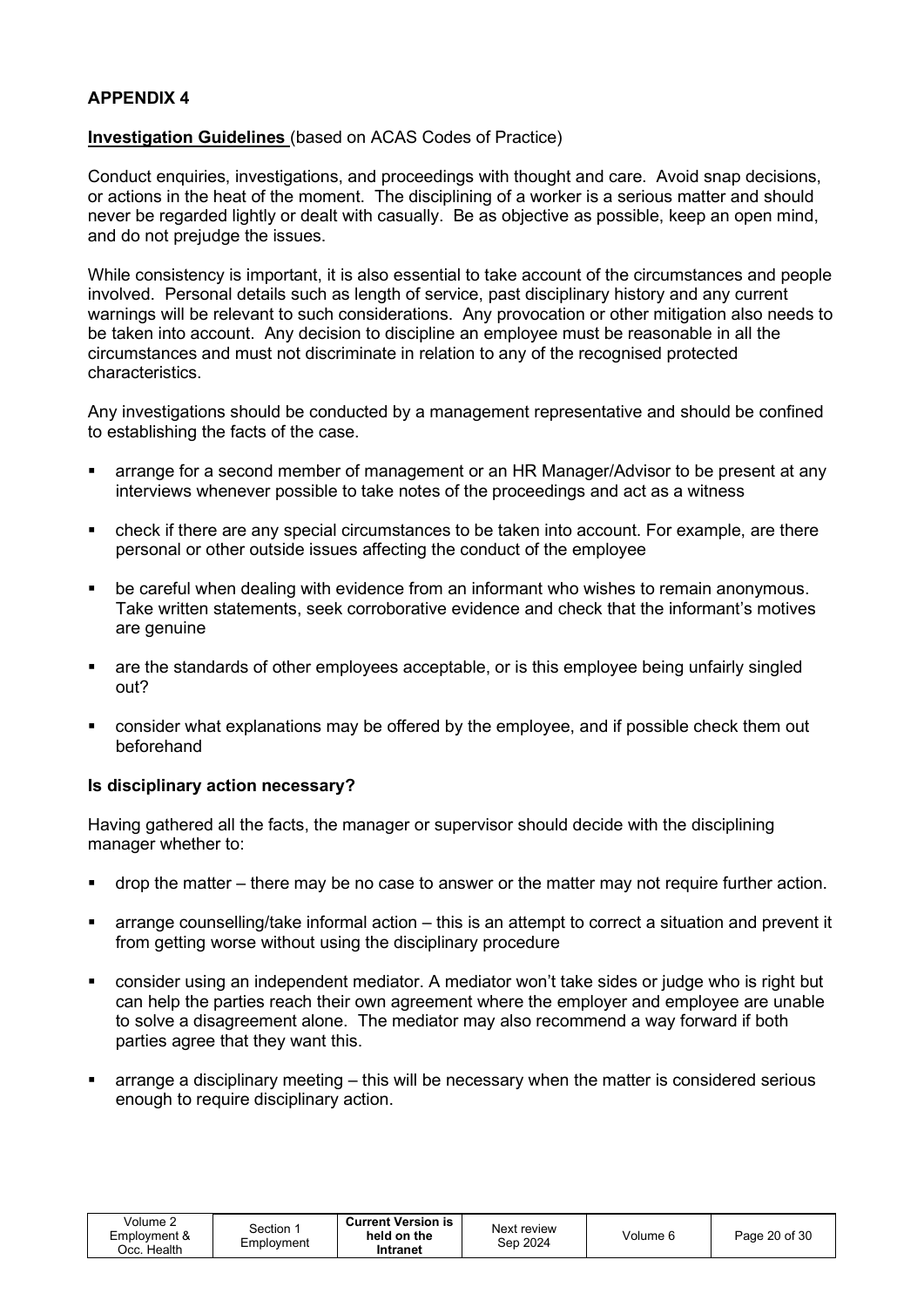## Disciplinary Hearing Guidelines (based on ACAS Codes of Practice)

At the meeting, the employer should explain the complaint against the employee and the employee should be allowed to set out their case and answer any allegations that have been made. The employee should also be allowed to ask questions, present evidence, call witnesses and be given an opportunity to raise points about any information provided by witnesses.

#### How should the disciplinary meeting be conducted?

Meetings rarely proceed in neat, orderly stages but the following guidelines may be helpful:

- introduce those present to the employee and explain why they are there
- introduce and explain the role of the accompanying person if present

• explain that the purpose of the meeting is to consider whether disciplinary action should be taken in accordance with the organisation's disciplinary procedure

• explain how the meeting will be conducted.

#### Statement of the complaint

• the presenting manager should state precisely what the complaint is and outline the case briefly by going through the evidence that has been gathered. (the employee and his or her representative or accompanying person should have already had any statements made by witnesses)

• remember that the point of the meeting is to establish the facts, not catch people out. Establish whether the employee is prepared to accept that he/she may have done something wrong. Then agree the steps which should be taken to remedy the situation.

#### Employee's reply

• give the employee the opportunity to state his/her case and answer any allegations that have been made. He/she should be able to ask questions, present evidence and call witnesses. The accompanying person may also ask questions and should be able to confer privately with the employee. Listen carefully and be prepared to wait in silence for an answer as this can be a constructive way of encouraging the employee to be more forthcoming

• if it is not practical for witnesses to attend, consider proceeding if it is clear that their evidence will not affect the substance of the complaint

#### General questioning and discussion use this stage to establish all the facts

• adjourn the meeting if further investigation is necessary, or, if appropriate, at the request of the employee or his or her accompanying person

• ask the employee if she or he has any explanation for the misconduct or failure to improve, or if there are any special circumstances to be taken into account

• if it becomes clear during this stage that the employee has provided an adequate explanation or there is no real evidence to support the allegation, stop the proceedings

• keep the approach formal and polite and encourage the employee to speak freely with a view to establishing the facts. A properly conducted disciplinary meeting should be a two-way process. Use questions to clarify the issues and to check that what has been said is understood. Ask open-

| Volume $\sim$<br>Employment &<br>Health<br>Occ. | Section<br>Employment | <b>Current Version is</b><br>held on the<br>Intranet | Next review<br>Sep 2024 | Volume 6 | Page 21 of 30 |
|-------------------------------------------------|-----------------------|------------------------------------------------------|-------------------------|----------|---------------|
|-------------------------------------------------|-----------------------|------------------------------------------------------|-------------------------|----------|---------------|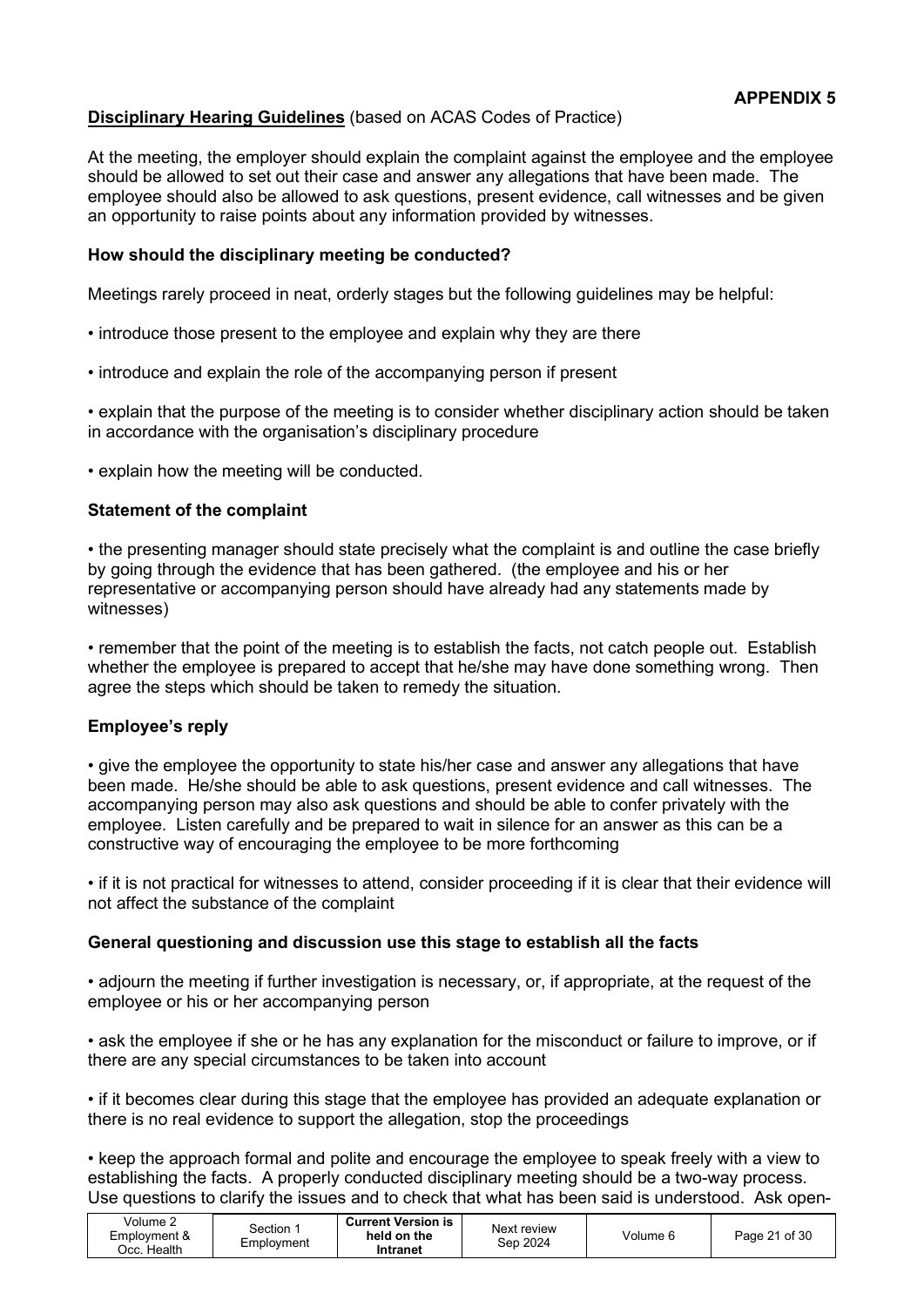ended questions, for example, 'what happened then?' to get the broad picture. Ask precise, closed questions requiring a yes/no answer only when specific information is needed

• do not get involved in arguments and do not make personal or humiliating remarks. Avoid physical contact or gestures which could be misinterpreted or misconstrued as judgemental.

#### Summing up

Summarise the main points of the discussion after questioning is completed. This allows all parties to be reminded of the nature of the offence, the arguments and evidence put forward and to ensure nothing is missed. Ask the employee if he/she feels that they have had a fair hearing, and whether they have anything further to say. This should help to demonstrate to the employee that they have been treated reasonably.

#### Adjournment

It is generally good practice to adjourn before a decision is taken about whether a disciplinary penalty is appropriate. This allows time for reflection and proper consideration. It also allows for any further checking of any matters raised, particularly if there is any dispute over facts. If new facts emerge, consider whether to reconvene the disciplinary meeting.

#### What problems may arise and how should they be handled?

It is possible that the disciplinary meeting may not proceed very smoothly – people may be upset or even angry.

If the employee becomes upset or distressed allow time for them to regain composure before continuing. If the distress is too great to continue then adjourn and reconvene at a later date – however, the issues should not be avoided. Clearly during the meeting there may be some 'letting off steam', and this can be helpful in finding out what has actually happened. However, abusive language or conduct should not be tolerated.

# Taking action

Key Points

• The decisions that are made at the end of a disciplinary meeting are whether to take disciplinary action, if so what, and whether any other action should be taken (for example, training or job change)

• Before deciding whether a disciplinary penalty is appropriate, and at what level, consider the employee's disciplinary and general record, whether the organisation's rules point to the likely penalty, action taken in previous cases, any explanations and circumstances to be considered and whether the penalty is reasonable

• Leave the employee in no doubt as to the nature of the disciplinary penalty, the improvement expected and the need to sustain the improvement

• Give the employee written details of any disciplinary action

• Keep records of disciplinary action secure and confidential. Give a copy of the record to the employee concerned

• Do not allow disciplinary action to count against an individual indefinitely except in exceptional cases – such as where misconduct verges on gross misconduct

#### What should be considered before deciding any disciplinary penalty?

| Volume 2<br><b>Current Version is</b><br>Section∹<br>held on the<br>Employment &<br>Employment<br>Occ. Health<br>Intranet | Next review<br>Sep 2024 | Volume 6 | Page 22 of 30 |
|---------------------------------------------------------------------------------------------------------------------------|-------------------------|----------|---------------|
|---------------------------------------------------------------------------------------------------------------------------|-------------------------|----------|---------------|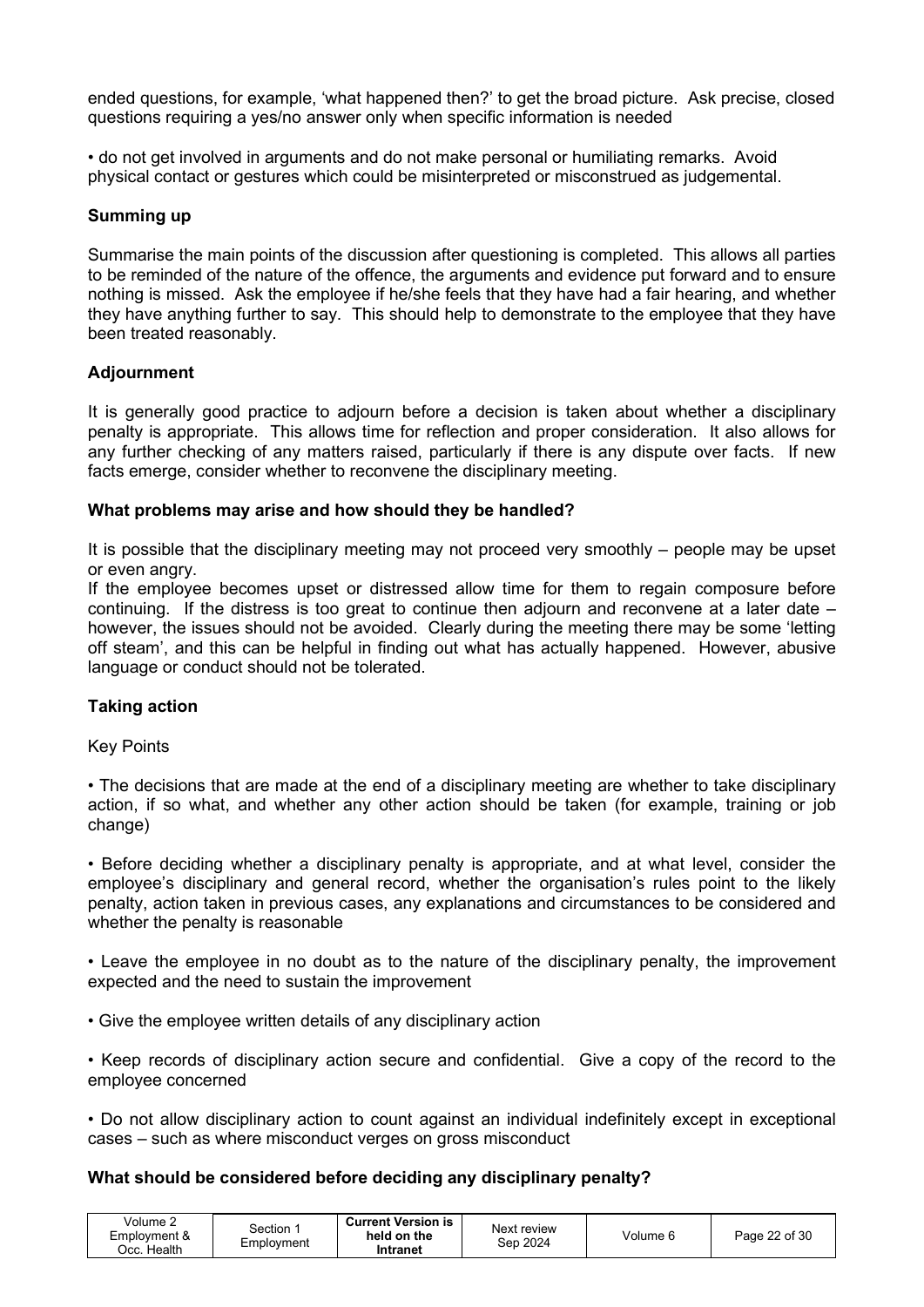When deciding whether a disciplinary penalty is appropriate and what form it should take, consideration should be given to:

• whether the rules of the organisation indicate what the likely penalty will be as a result of the particular misconduct

• the penalty imposed in similar cases in the past

• the employee's disciplinary record, general work record, work experience, position and length of service

• any special circumstances which might make it appropriate to adjust the severity of the penalty

• whether the proposed penalty is reasonable in view of all the circumstances.

It should be clear what the normal organisational practice is for dealing with the kind of misconduct or unsatisfactory performance under consideration. This does not mean that similar offences will always call for the same disciplinary action: each case must be looked at on its own merits and any relevant circumstances taken into account. Such relevant circumstances may include health or domestic problems, provocation, ignorance of the rule or standard involved or inconsistent treatment in the past. Take the opportunity to review rules and procedures and the organisation's communications with employees. Look at consistency of process and investigation rather than just at outcomes.

If guidance is needed on formal disciplinary action seek advice, where possible, from someone who will not be involved in hearing any potential appeal. Call the ACAS helpline on 08457 47 47 47 to talk to one of their advisers

| Volume 2<br>Employment &<br>Occ. Health | Section ∵<br>Employment | <b>Current Version is</b><br>held on the<br>Intranet | Next review<br>Sep 2024 | Volume 6 | Page 23 of 30 |
|-----------------------------------------|-------------------------|------------------------------------------------------|-------------------------|----------|---------------|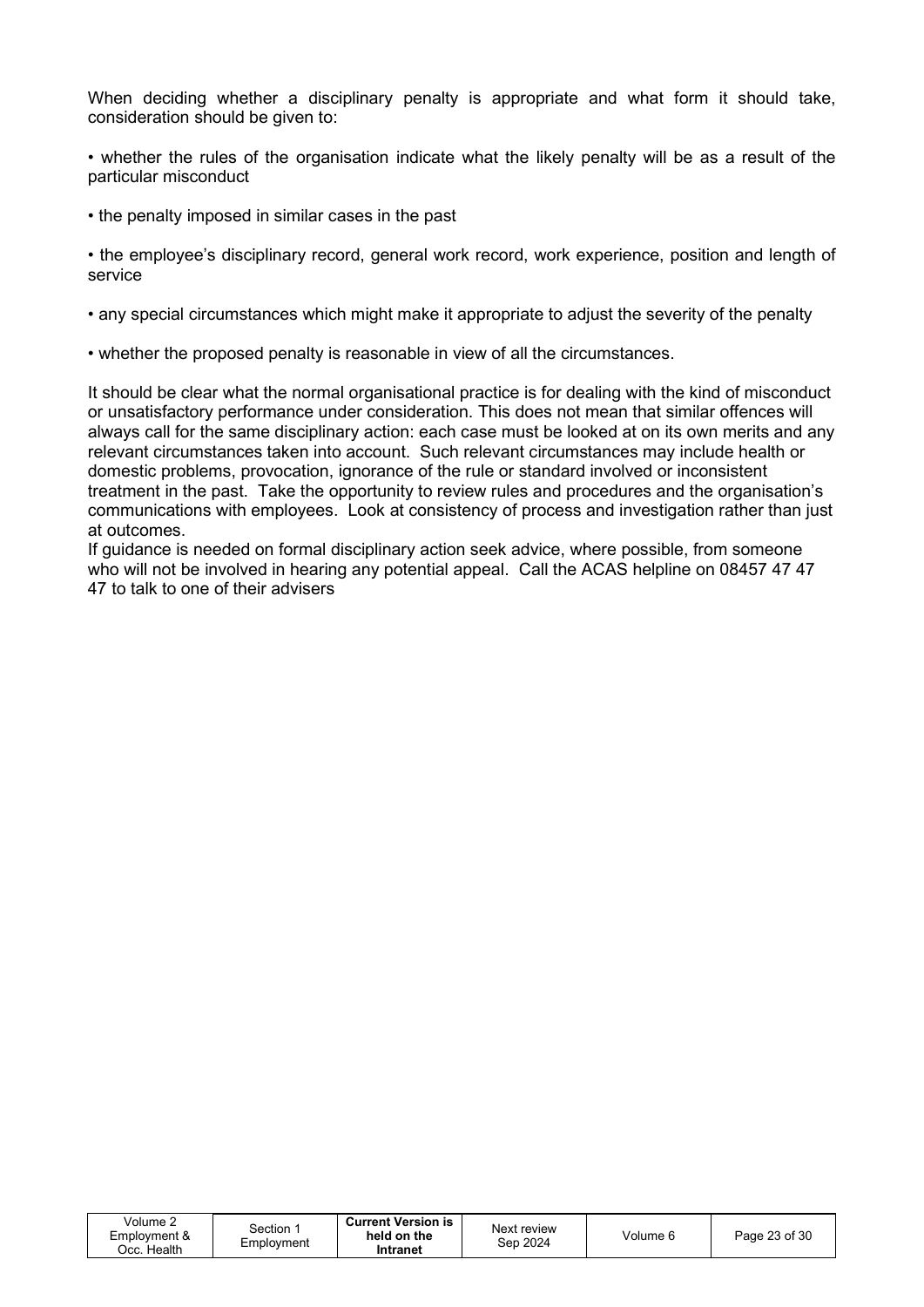#### NOTES FOR SUSPENSION

- I want you to listen to what I have to say to you before you make any comment:
- I must inform you that I am suspending you from work while an investigation takes place into allegations that you …………………………………...
- I don't want you to say anything about this allegation / these allegations to me because I may not be the investigating manager and you should think about trade union representation or other support before you make any statements.
- Your suspension is not a presumption of guilt and no decision has yet been taken about what action may be appropriate.
- It is felt necessary to remove you from the ………………….. Department because of the nature of the allegation and to protect you and your colleagues while the investigation is being carried out.
- We will send you / here is a copy of the Trust's Disciplinary Policy.
- As part of your suspension from work you must return your security pass and name badge. They will be returned to you if and when you return to work.
- During your suspension you are not allowed to enter Trust premises unless it is as a patient or to visit someone who is a patient. Unless you are coming to the Trust as an emergency patient you must contact ……………….. on 01932 72…. or ………………… on 01784 8…. or bleep …. to obtain permission before coming to the Trust.
- You are permitted to access the Trust's Freedom to Speak Up Guardian, a Trade Union Representative or Occupational Health while you are suspended but you must inform …. prior to attending any meetings or appointments. If you do have to come onto Trust premises you must confine yourself to the area it is necessary for you to attend.
- You must not attempt to contact any of your work colleagues without permission.
- Your suspension will be on full pay and you must make yourself available, at reasonable notice, to come to meetings arranged as part of this investigation. Before a decision is taken about what action is appropriate you will have the opportunity to state your version of events at an investigatory interview.
- Whilst under suspension, you must not work for any other employer without the permission of the **Trust**
- In order to preserve your confidentiality we can agree what your colleagues will be told about your absence from work if you do not wish them to know that you have been suspended. For example: sick or had to take emergency leave to deal with an urgent private matter.
- You are reminded that a confidential counselling and advisory service is available through the Trust's Employee Advisory Service on 0800 282193. You are entitled to be accompanied at any meetings by your Trade Union Representative or by a work colleague.
- I do appreciate that this is a very distressing situation for you and we will make every effort to bring matters to a conclusion as quickly as possible.

| Volume 2<br>Employment &<br>Occ. Health | Section 1<br>Employment | <b>Current Version is</b><br>held on the<br>Intranet | Next review<br>Sep 2024 | Volume 6 | Page 24 of 30 |
|-----------------------------------------|-------------------------|------------------------------------------------------|-------------------------|----------|---------------|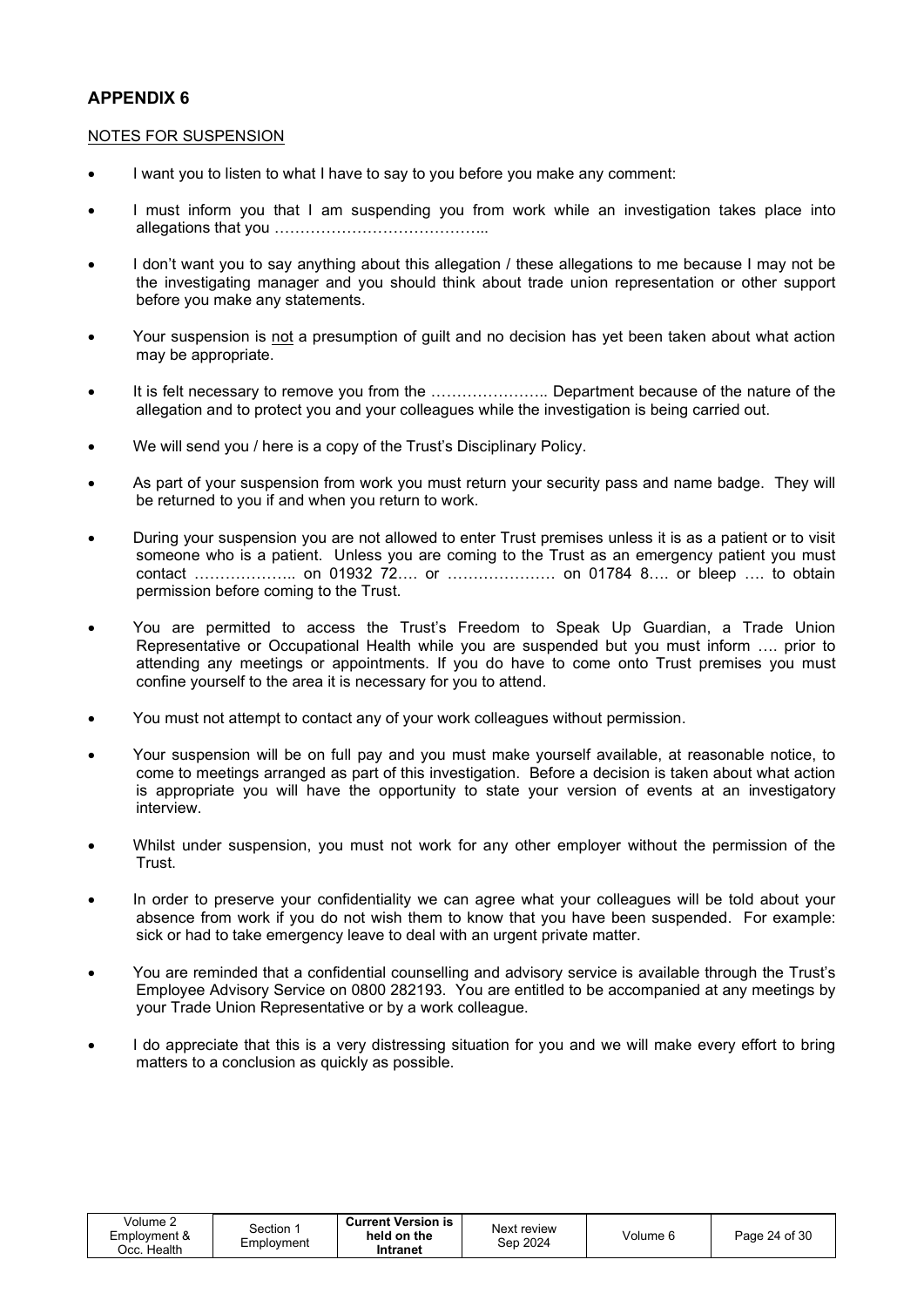#### Normal Time Limits

| <b>Aspects of Disciplinary Procedure</b>                            | Normal Time Limits (may be extended in<br>exceptional circumstances)                                            |
|---------------------------------------------------------------------|-----------------------------------------------------------------------------------------------------------------|
| Investigation                                                       | To be concluded within 4 weeks of notification<br>of alleged offence.                                           |
| Suspension                                                          | Maximum of 4 weeks' Reviewed at 2 weekly<br>intervals if it is necessary to extend beyond this<br>period.       |
| Notification of decision to proceed to disciplinary<br>hearing      | Within 2 weeks of the completion of the<br>investigation, giving 7 calendar days notice of<br>the hearing date. |
| for<br>unforeseen<br>of<br>hearing<br>Postponement<br>circumstances | Reconvened hearing within a<br>reasonable<br>timeframe of the original hearing date                             |
| Notification of outcome of disciplinary hearing or<br>appeal        | Within a reasonable timeframe of concluding the<br>hearing or appeal hearing                                    |
| Time limit to lodge appeal                                          | As per Appeals Policy                                                                                           |

| Volume 2<br>Employment &<br>Occ. Health | Section :<br>Employment | <b>Current Version is</b><br>held on the<br>Intranet | Next review<br>Sep 2024 | Volume 6 | Page 25 of 30 |
|-----------------------------------------|-------------------------|------------------------------------------------------|-------------------------|----------|---------------|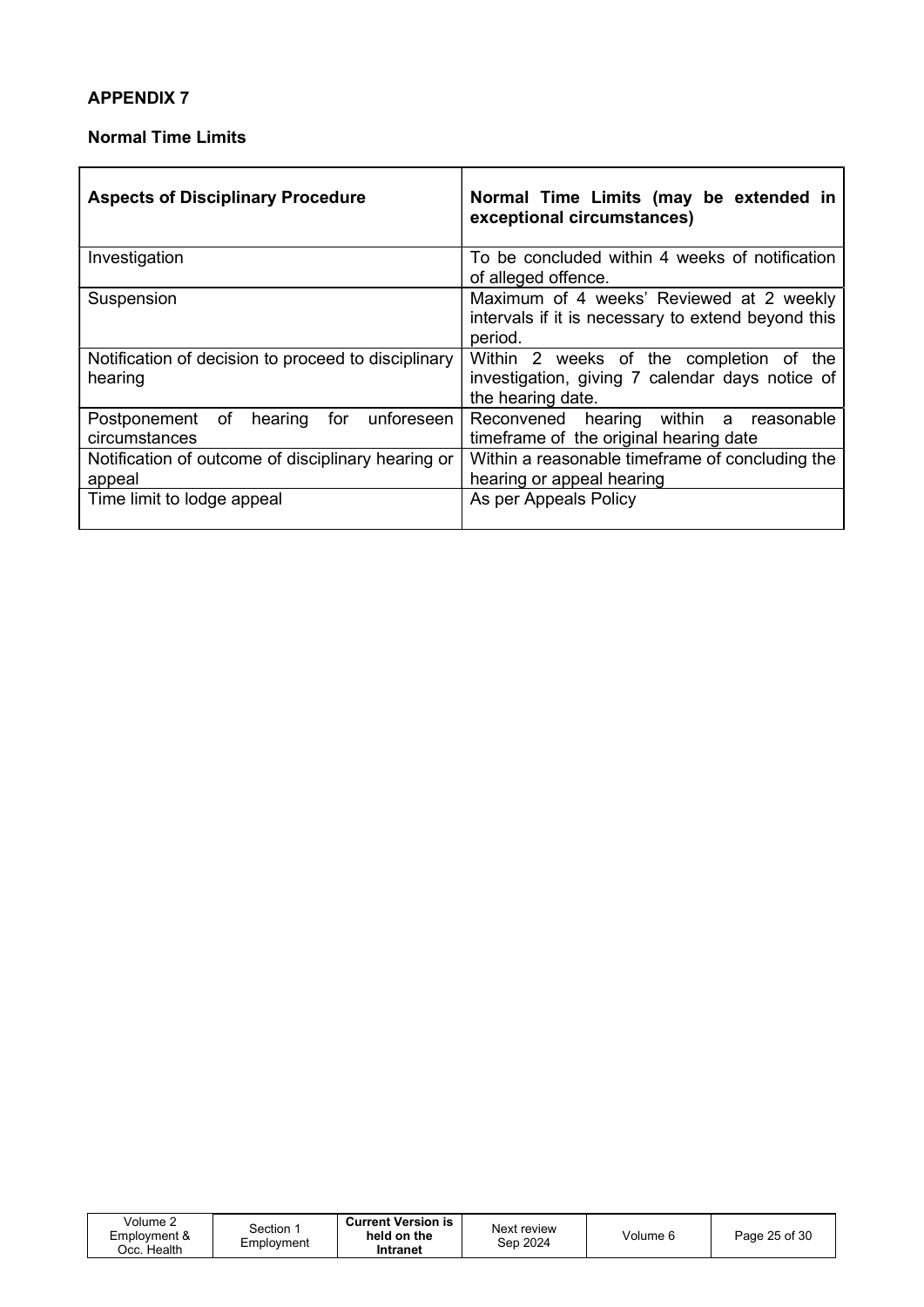# Appendix 8

# PRIVATE AND CONFIDENTIAL

# Initial Assessment Report Non-Medical Staff: Name of Employee

#### Introduction

Following an initial notification from …

#### Concerns Identified

The following concerns have been identified… Clear statement of what the concern(s) is/are

#### Methodology

The following steps were taken in order to clarify the concerns. Some of the examples may include

#### Documentation has been submitted by …. on [date]

• Summary of what the documentation states

#### Datix completed by …on [date]

• What did the Datix state

#### A meeting was held with Name of Employee …. on [date]

- An explanation of any steps the Manager has taken to clarify the concern(s).
- Employee's response towards the concerns
- Any mitigation provided by the employee
- Any evidence or witnesses that have been identified
- Manager to inform the employee the purpose of this meeting [ it is part of formal process in line with Trust's Disciplinary Process. The information collated will be forwarded to a senior manager to review and decide whether a formal investigation is required. The employee will be notified of the outcome as soon as possible.]

#### Findings

#### Conclusions and Recommendations

The Manager's view on how the matter should be dealt with in accordance with the Disciplinary Policy and Procedure and the reasons for this should be set out. For example, the Manager may decide that no serious concerns have arisen. By way of further example, the Manager may decide that a formal investigation is necessary before he or she can decide upon the appropriate procedure to apply.

1) Has a minor or a serious concern been identified? The concerns raised …

#### 2) Is suspension necessary?

Explanation as to why restrictions, suspension, redeployment were not deemed necessary at this stage. For example, "There is no evidence to suggest that the employee's continuing practice would impede evidence gathering and so suspension is not necessary and do not

| Volume 2<br><b>Current Version is</b><br>Section <sup>.</sup><br>held on the<br>Employment &<br>Emplovment<br>.Cc. Health<br>Intranet | Next review<br>Volume 6<br>Sep 2024 | Page 18 of 30 |
|---------------------------------------------------------------------------------------------------------------------------------------|-------------------------------------|---------------|
|---------------------------------------------------------------------------------------------------------------------------------------|-------------------------------------|---------------|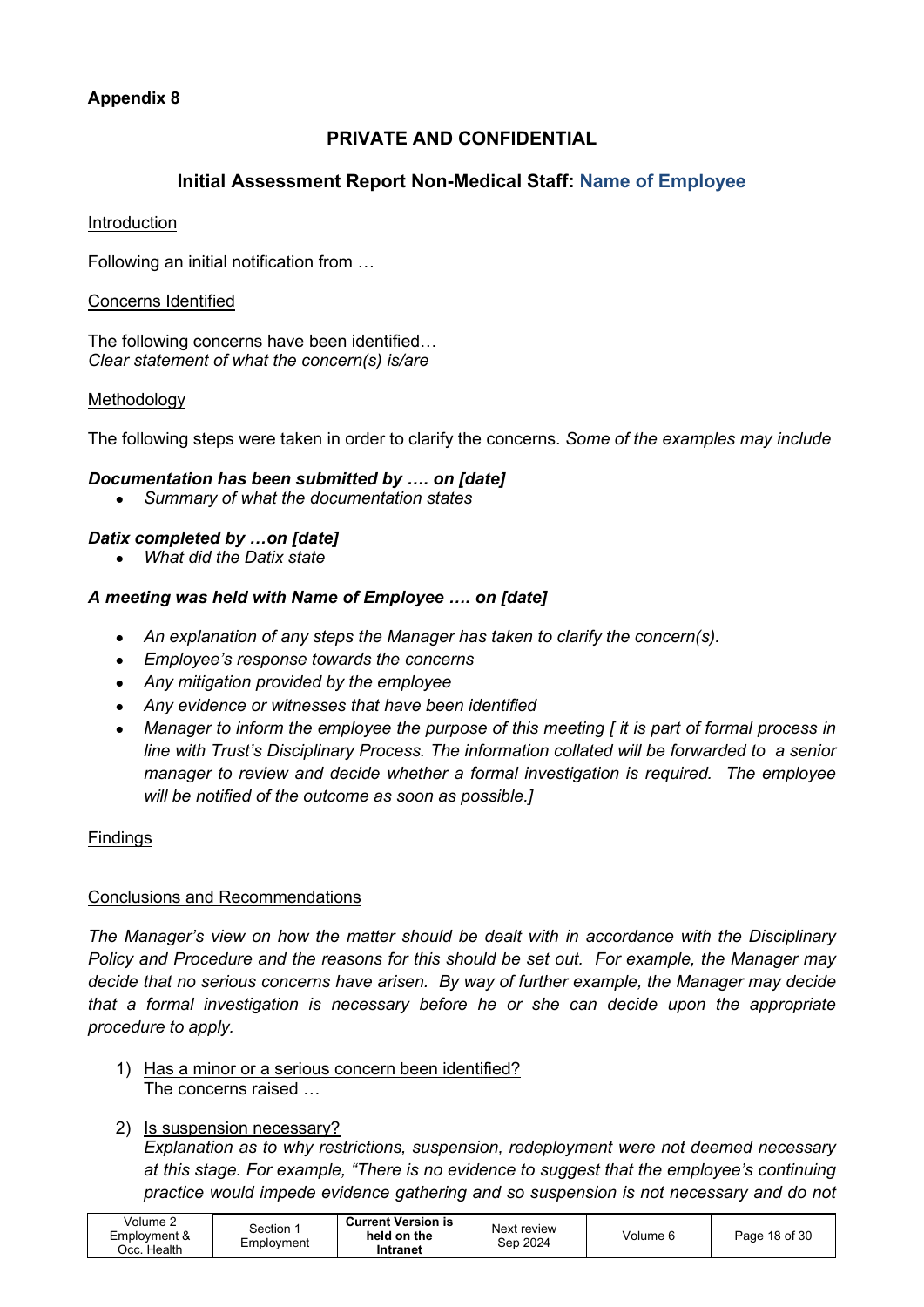intend to place any restrictions as from initial assessment no harm has come to patients".

3) Next Steps

The Commissioning Manager to identify what the next steps will be and who will undertake these. For example, "As serious concerns have potentially been identified, a formal investigation in accordance with the Trust Disciplinary Process is recommended.

4) Support identified for the staff i.e. OH, EAP, signpost to FTSU

**Appendices** 

Report Author: Signed: Date:

| Volume 2<br>Employment &<br>วcc. Health | Section <sup>.</sup><br>Emplovment | <b>Current Version is</b><br>held on the<br>Intranet | Next review<br>Sep 2024 | Volume 6 | Page 19 of 30 |
|-----------------------------------------|------------------------------------|------------------------------------------------------|-------------------------|----------|---------------|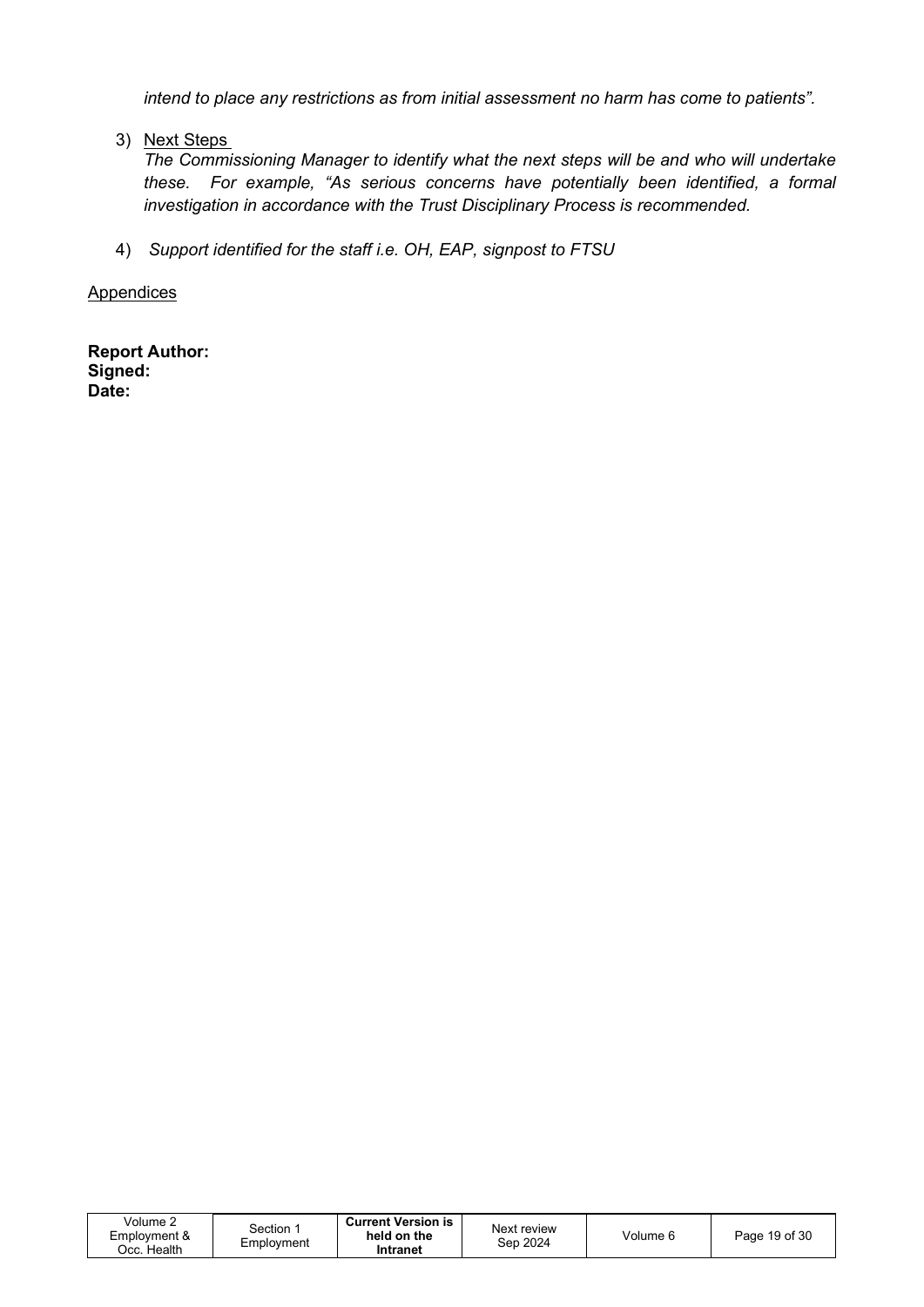#### Appendix 9 INITIAL ASSESSMENT REPORT FOR NON-MEDICAL STAFF

#### GENERAL PRINCIPLES

- 1. The Trust is committed to compassionate, fair and inclusive practices and to ensuring that colleagues are treated with dignity, civility and respect irrespective of what concerns may have arisen and what proceedings, if any, may need to be initiated, irrespective of background, age, disability, gender reassignment, marriage and civil partnership, pregnancy and maternity, race, religion or belief, sex or sexual orientation. Everything we do is guided by our vision and core values of Patients First, Personal Responsibility, Passion for Excellence and Pride in our Team.
- 2. This Guidance relates to when initial concerns have been raised about an individual. This initial stage is to ensure that all appropriate information has been gathered before a decision is made to instigate formal proceedings. This will enable the individual who is the subject of the concern to also contribute any information at the initial stage.
- 3. The Line Manager should decide how such concerns should be taken forward in accordance with the Trust Conduct Policy and Procedure. The Line Manager should seek advice from their HR Business Partner.
- 4. The Line Manager should identify the nature of the problem or concern and to assess the seriousness of the issue on the information available and the likelihood of the issue being resolved without recourse to formal action.
- 5. If an immediate decision on how to deal with the concerns is unnecessary, then the Line Manager should set out their decision in an Initial Assessment Report, in accordance with the Guidance below. Where immediate action is necessary and it is simply not practicable to document the decision beforehand, then it would be best practice to produce an Initial Assessment Report, after the event so that there is a record of the reasons for the decision.
- 6. The Initial Assessment Report is not intended to be and cannot be a thorough investigation of all the issues arising from the concern. The Line Manager is only concerned in investigating the concern to the extent that it is necessary to make a preliminary decision on how matters should be taken forward.
- 7. The Line Manager should provide the Initial Assessment Report to their Manager (Commissioning Manager) to determine how the matter should be taken forward.
- 8. The preliminary decision on how the matter should be taken forward, as set out in the Initial Assessment Report, should not in any way affect the Case Investigator's conclusions (if a Case Investigator is later appointed) or the fact that a Commissioning Manager may subsequently decide that it is more appropriate to take matters forward in another way. For example, a Commissioning Manager may believe that in accordance with the initial assessment that a serious concern has arisen which requires investigation. However, following the investigation, the Commissioning Manager may decide that it is unnecessary to take any further action.

#### THE REPORT

- 9. The Initial Assessment Report should usually include the following:
- A clear statement of what the concern(s) is/are;
- An explanation of any steps the Line Manager has taken to clarify the concern(s). It should also identify any evidence or witnesses that have been identified by the Line Manager. Any evidence identified by the Line Manager as part of this initial assessment should be secured in

| held on the<br>Employment &<br>Volume 6<br>Sep 2024<br>Employment<br>Health<br>Dcc. I<br>Intranet | <b>Current Version is</b><br>Volume $\sim$<br>Section | Next review |  | Page 18 of 30 |  |
|---------------------------------------------------------------------------------------------------|-------------------------------------------------------|-------------|--|---------------|--|
|---------------------------------------------------------------------------------------------------|-------------------------------------------------------|-------------|--|---------------|--|